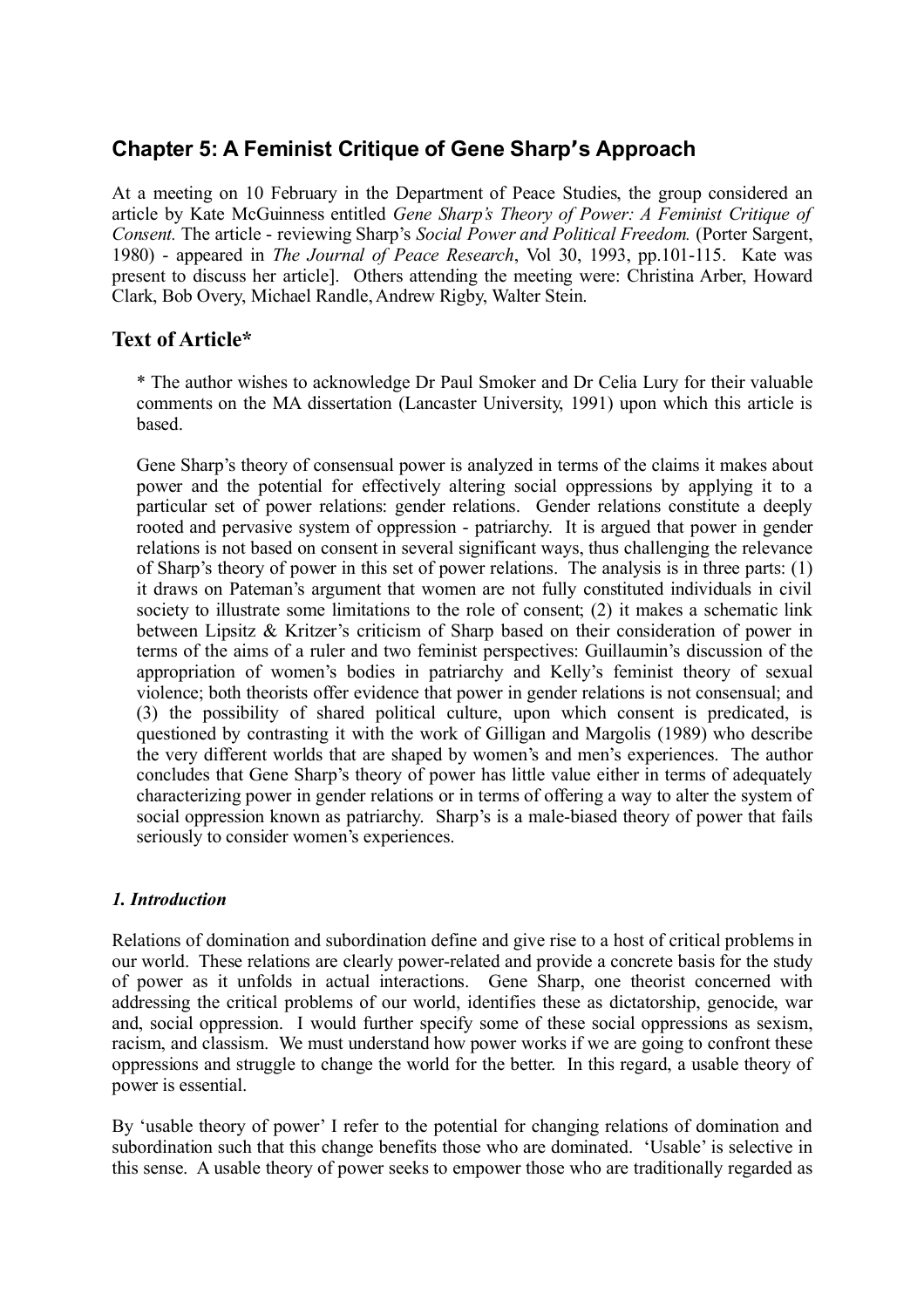powerless in an oppressive relationship, thus enabling them to alter their condition. In this way, power is redefined in relational terms that constitute a dynamic. It is not simply a possession or characteristic of those who dominate. Neither is power merely an abstract concept. Rather, it is based on actual experiences of power. But where is a usable theory of power to be found?

In his book, *Social Power and Political Freedom* (1980), Gene Sharp has proposed such a theory of power. It is also the basis for his theory of non-violent change, making it all the more relevant in a world too accustomed to the recorded accounts of dealing with conflict by violent means. Should Sharp's theory be considered relevant for addressing even some of the serious problems cited above, his theory must have currency in various types of power relations that define these problems. In this regard, I intend to examine Sharp's theory of power by applying it to a particular set of power relations: gender relations. Gender relations constitute a deeply rooted and pervasive system of oppression - patriarchy. This form of oppression remains intact, despite changes over time and differences that are, for example, related to race, class, culture, or sexual preferences<sup>[1](#page-20-0)</sup>. For this reason mine may be viewed a feminist critique of Sharp's theory of power. [2](#page-20-1) To date, there have been no such particular analyses of Sharp's work, though there are many discussions of the relationship between feminism and non-violence. [3](#page-20-2)

The structure of my analysis is the following. To begin, I briefly describe Sharp's theory of power and the role of consent in this theory. Next, I apply Sharp's theory to specific aspects of gender relations, focusing on the relevance of consent. It is Sharp's assumption about power as consensual that provides the framework for my analysis. Finally, I contend that Sharp's theory of power is inadequate for explaining power within gender relations, which has negative implications for his theory of non-violent action in general.

# *2. Gene Sharp's Theory of Power*

Sharp's theory of power stems from his desire to create a framework for understanding and implementing non-violent action. At present, Sharp is one of the most important theorists writing about the tactical and strategic value of non-violence. Sharp's main role has been to systematize the study of non-violence in two ways: first, he has categorized various types of non-violent action; and second, he has elaborated a theory of power upon which his form of non-violent action is based (Martin, 1989, p. 213). Sharp (1973) has classified nearly two hundred types of non-violent direct action, rendering an invisible history visible. This is a valuable contribution to the development of the theory and practice of non-violence. Further, Sharp has argued for an alternative to traditionally accepted views of power by proposing one that is pluralist in nature.

Sharp asserts that there are two views of political power: one monolithic, the other pluralist (Sharp, 1973; p. 8).<sup>[4](#page-20-3)</sup> According to the monolithic view of power, people are dependent on the government and the goodwill of those in control of the state structure (Sharp, 1980, p. 22). Their power is a possession that stems from the ability to enforce sanctions and/or the use of violence against those who oppose their regime.

Sharp rejects this view. It is, in his assessment, empirically incorrect because it does not account for the many instances of non-violent change throughout history (Sharp, 1973, p. 9). Instead, Sharp elaborates an alternative and contrasting view of power that is pluralist and relational in nature. He writes:

2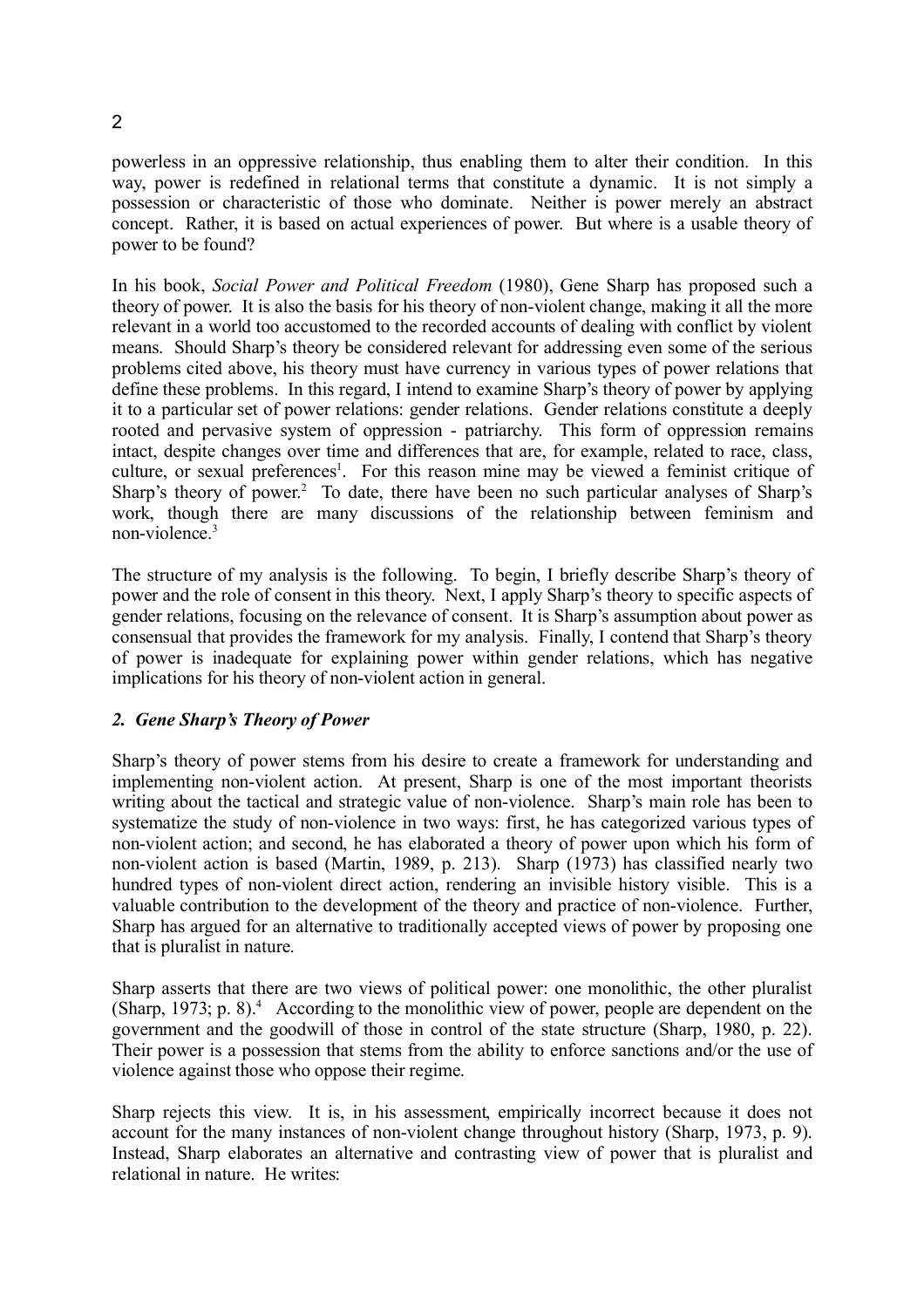Social power may he briefly defined as the capacity to control the behaviour of others, directly or indirectly, through action by groups of people, which action impinges on other groups of people. Political power is that kind of social power which is wielded for political objectives, especially by governmental institutions or by people in opposition to or in support of such institutions. Political power thus refers to the total authority, influence, pressure and coercion which may be applied to achieve or prevent the implementation of the wishes of the power-holder (pp. 7-8).

Because power is not an inherent quality of leaders, Sharp reasons that it must have external sources that can be located in society (Sharp, 1980, p. 23). He refers to these as 'loci of power', identifying six (1973, pp. 11-12; 1980, p. 211). Their value varies according to the aims, needs, and access of those in power. These loci are also the mechanism by which those without power may control or limit the power available to those in authority. As a consequence of Sharp's relational and pluralist view of power, this control depends on the obedience and cooperation of others. Sharp asserts: 'The most important single quality of any government, without which it would not exist, must be obedience and submission of its subjects. Obedience is the heart of political power' (Sharp, 1973, p. 16). In his view, people obey for a variety of complicated and interrelated reasons (see pp. 19-23), though this obedience is not inevitable. Rather, it is essentially voluntary in nature (p. 25). That is, those who obey have made a decision or choice to do so. They have consented to be governed by those in power. In fact, Sharp argues that all government is a matter of 'consent'. This is so even in the case of totalitarian regimes, where submission may be the result of terror (Sharp, 1980, p. 98).<sup>[5](#page-20-4)</sup>

According to Sharp, if consent is given, it may also be withdrawn (1973, pp. 30-31). This is the dynamic behind his theory of non-violent action. The withdrawal of consent offers a way for those on the receiving end to challenge power abuses - dictatorship, genocide, war, and systems of oppression (Martin, 1989, p. 213). Those who withhold their consent are, in part, asserting their control over the loci of power. This is the tangible form in which they withdraw their consent, thus working against power abuses.

There are a few implications to Sharp's view of power as consensual that I wish to mention. First, he maintains a strong degree of human agency in his theory. In fact, Sharp's may be considered an 'actor' model of social and political interaction, rather than one with either a more systemic or structural perspective. Sharp assumes that the actors involved make a choice about their behaviour: in his words, subjects agree to obey rulers, or they agree to disobey them.[6](#page-20-5) A second implication is the presumption of some form of shared political culture, or homogeneity of values. Consent is only possible if there is some common view of what is being agreed upon. Further, widespread withdrawal of consent also depends on some sort of common experience of power. Third, Sharp assumes that power may be redefined to achieve instrumental success without a radical restructuring of society (Summy, 1983, p. 30).

## *3. A Feminist Critique of Consent*

There are many levels at which Sharp's theory of power may be criticized. For example, some critics (Summy, 1983; Martin, 1989) discuss the lack of structural analysis in Sharp's theory. Others (Lipsitz and Kritzer, 1975) doubt the empirical base of Sharp's theory, citing examples of power that are not based on cooperation. In my view, an important and overlooked basis for criticizing Sharp is that his theory does not account for women's experiences of power, despite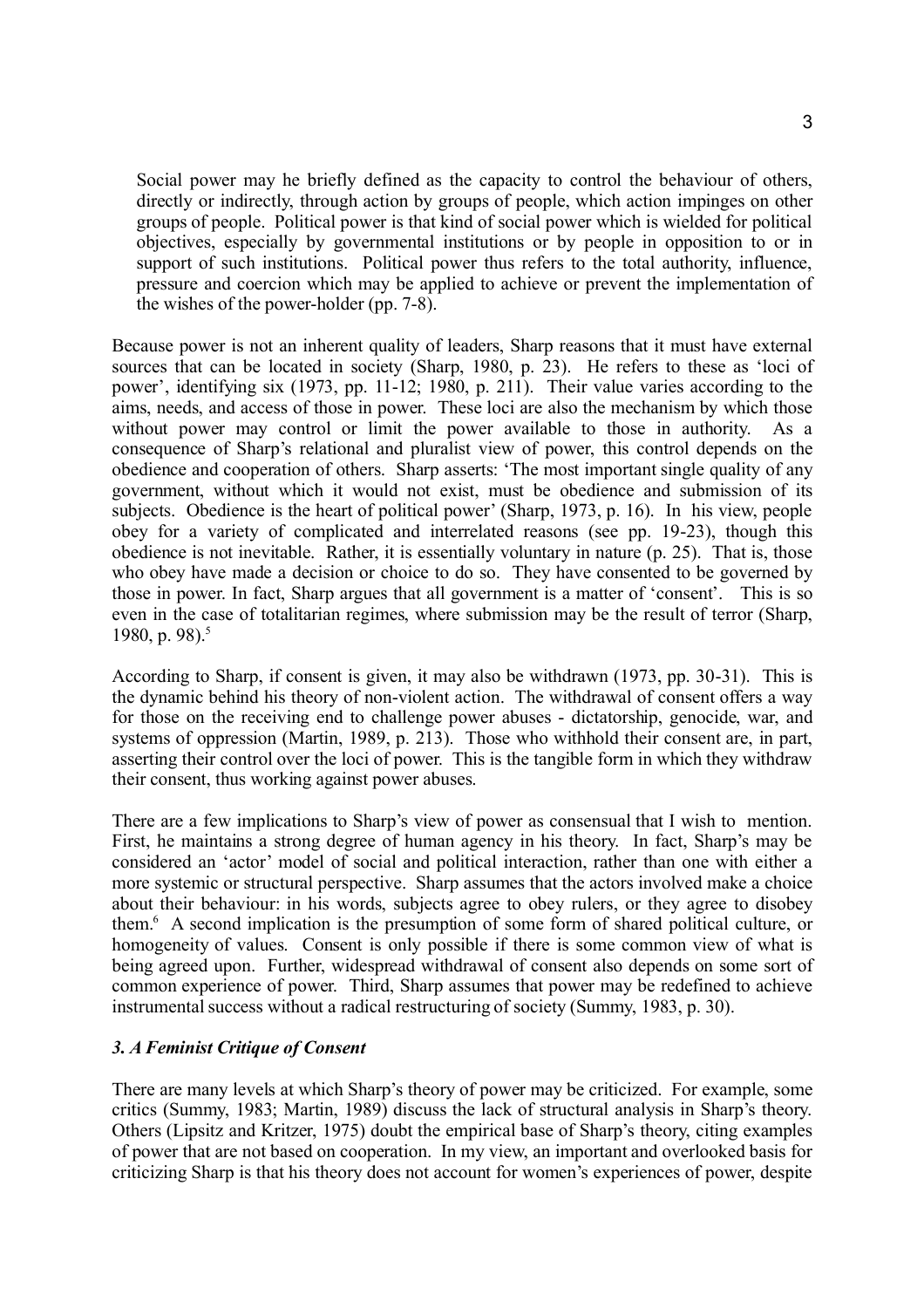the many examples of women's non-violent action that he documents. Feminist analyses of patriarchy indicate that consent is a limited concept in terms of the power relations between genders. [7](#page-20-6)

My analysis of the role of consent in Sharp's theory of power is the following. First, I locate Sharp's idea in the tradition of social contract theory. Drawing on Carole Pateman's *The Sexual Contract* (1988), I discuss the limitations of consent developed within this tradition. Second, I consider consent and 'the aims of the ruler', adapting Lipsitz and Kritzer's (1975) critique of Sharp's theory of power in a manner relevant to gender relations. To this end, I bring in Colette Guillaumin's (1981) discussion of the appropriation of women's bodies in patriarchy and Liz Kelly's (1988) feminist theory of sexual violence.

Finally, I look at consent as predicated on the notion of shared political culture, contrasting this with feminist work that gives shape to the different worlds of women and men. To illustrate this difference I include discussions of the divergent moral perspectives and different social positions of women and men, looking at the work of Carol Gilligan (1982) and Diane Rothbard Margolis (1989).

# *3.1 Consent and the Social Contract*

It may be argued that the historical and political tradition to which Sharp's view of power belongs is social contract theory. Sharp cites the work of Rousseau, Hobbes, Machiavelli, and Montesquieu to develop and support his own view of power. Moreover, he is concerned with the very questions that social contractarians sought to answer. The central issues of social contract theory may be described in this manner:

In the natural condition 'all men are born free' and are equal to each other; they are 'individuals'. This presupposition of contract doctrine generates a profound problem: how in such a condition can the government of one man by another ever be legitimate; how can political rights exist? Only one answer is possible without denying the initial assumption of freedom and equality. The relationship must arise through agreement ... (Pateman, 1988, P. 6).

Sharp asks the same question: how is it rulers have power? And he offers the same answer: by the consent of their subjects. As Pateman demonstrates in her book *The Sexual Contract* (1988), the social contract is only half the story of political rights and freedom. The other, untold half of the story is about the sexual contract. Pateman writes: 'To tell the story of the sexual contract is to show how sexual difference, what it is to be a 'man' or 'woman', and the construction of sexual difference as political difference, is central to civil society' (1988, p. 16). Her argument uncovers some important constraints to consent as it pertains to the experiences of women. For my purposes, the salient issue in Pateman's argument is that women are not fully constituted individuals in civil society. Hence, consent is not their privilege.

In Pateman's view, the civil society constructed by social contractarians is merely a modern form of patriarchy in which women continue to be dominated by men (1988, p. 1), though their experiences of domination vary according to their status in society. She explains that this is so because the political rights originating with the social contract depend on a prior contract: the sexual contract. According to Pateman, the sexual contract is submerged in modern (patriarchal) civil society through the marriage contract (implicitly defined by many states as

#### 4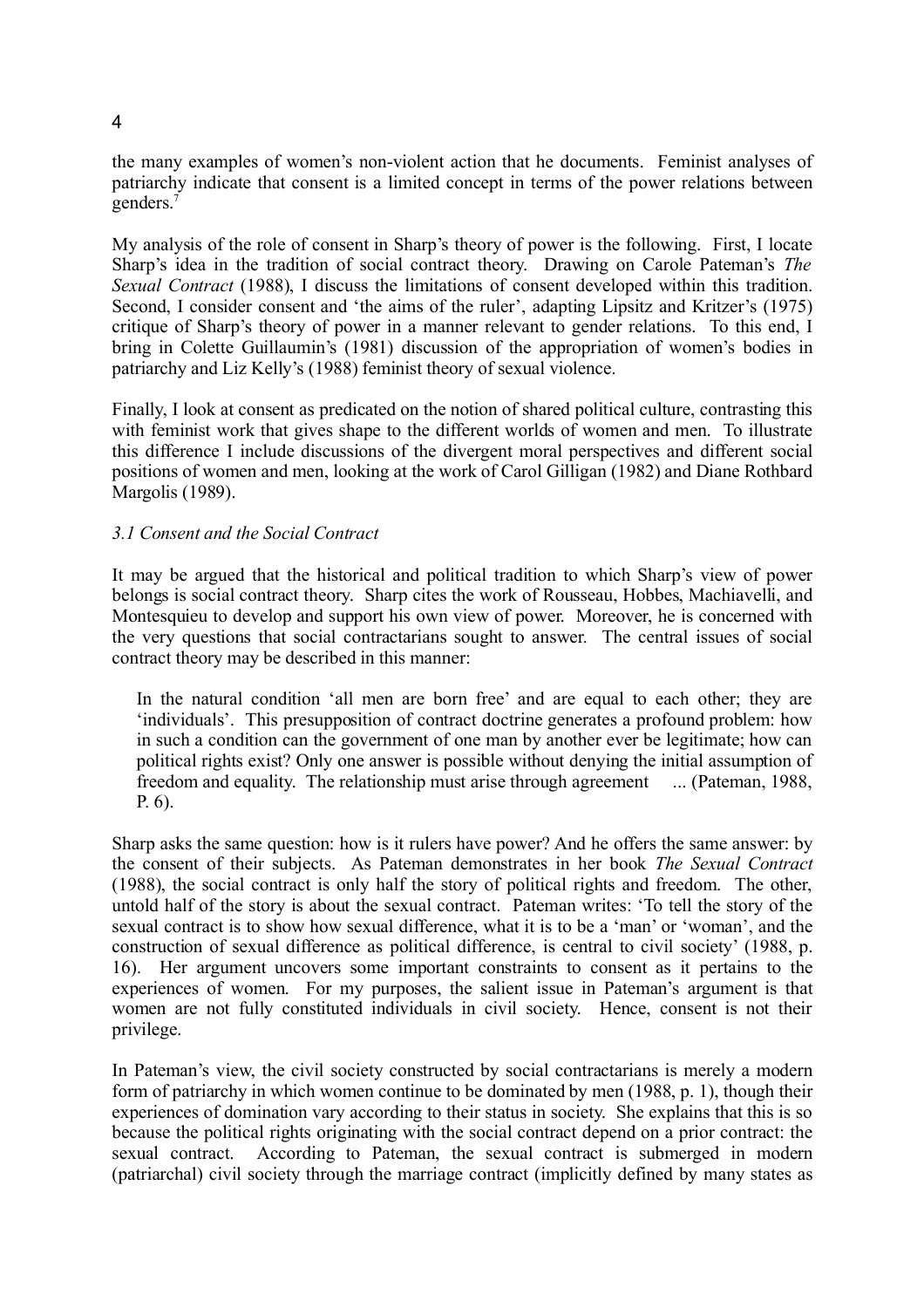heterosexual and monogamous). She points out that traditional social contract theorists see marriage and family as part of the 'natural' condition because of the male sex right. Pateman identifies this as the original dimension of patriarchy (1988, p. 3). That is, paternal rights presuppose male sex rights: there are no children without sexual intercourse first.

In the move from natural to civil society, this 'state of nature' remains intact, and with it women's oppression. The marriage contract constitutes the private sphere of civil society (1988, p. 113). Conjugal rights are natural and hence regarded as private. Marriage is separate from the public sphere, and so are women. Unlike other social contracts, the marriage contract affirms, rather than replaces, the state of nature. It replicates the original patriarchal construction of sexual difference as mastery and domination, with men as masters and women as dominated (1988, p.187). In this regard, women are not permitted the status or rights of individuals.

If women are not fully constituted individuals in civil society, then the notion of consent does not apply to them. According to Pateman's argument, a theory of power based on consent would have no meaning for the particular set of power relations in question. It follows, then, that change cannot be based on the withdrawal of consent. This is not to say women are incapable of resisting or changing their situation for the better. Clearly, those who are not fully constituted individuals in a particular construction of reality may take action for change. In fact, Sharp and others (e.g. Carroll, 1989) document many examples of women's nonviolent resistance and successful action for change. This suggests that there may be a basis for nonviolent action and empowerment other than the withdrawal of consent (for example, for feminist process of consciousness-raising).

In developing his theory of consensual power, Sharp fails to ask about and appreciate as significant the differences among those individuals to whom he ascribes the privilege of choice. In the case of gender, these differences are fundamental because they are located within particular patriarchal constructions of reality. Even within the context of a political tradition to which he is sympathetic, Sharp's theory of consensual power does not universally apply. It is biased by a construction of reality that differentiates the constitution of individuals by their gender. Consequently, the role of consent must also be seen as differentiated.

## *3.2 Consent and the Aims of the Ruler*

Sharp's consensual view of power may also be criticized from another angle. In their review of Sharp's work, Lipsitz and Kritzer (1975) ask if there are forms of power that do not require consent or obedience, identifying two instances in which this is the case. They base both on a consideration of a ruler's aims. First, they note that a ruler may only wish to control resources or territory, not people (Lipsitz and Kritzer, 1975, p. 726). In a sparsely populated country, the territory and/or resources there may be appropriated by a ruler (the few people there displaced or killed). Second, in the case of densely populated areas, an occupier merely needs sufficient 'manpower' (sic) to outnumber the occupied. This would enable them to control a country without the cooperation of the indigenous population. Lipsitz and Kritzer conclude that, contrary to Sharp's assertion, power does not always require deference (1975, p. 727). [8](#page-20-7)

Clearly, in both cases the invading ruler requires the cooperation of his or her own subjects, or others. The role of consent in this power relationship, however, is not at issue. In considering the aims of the ruler, Lipsitz and Kritzer have re-oriented the discussion. Their focus is on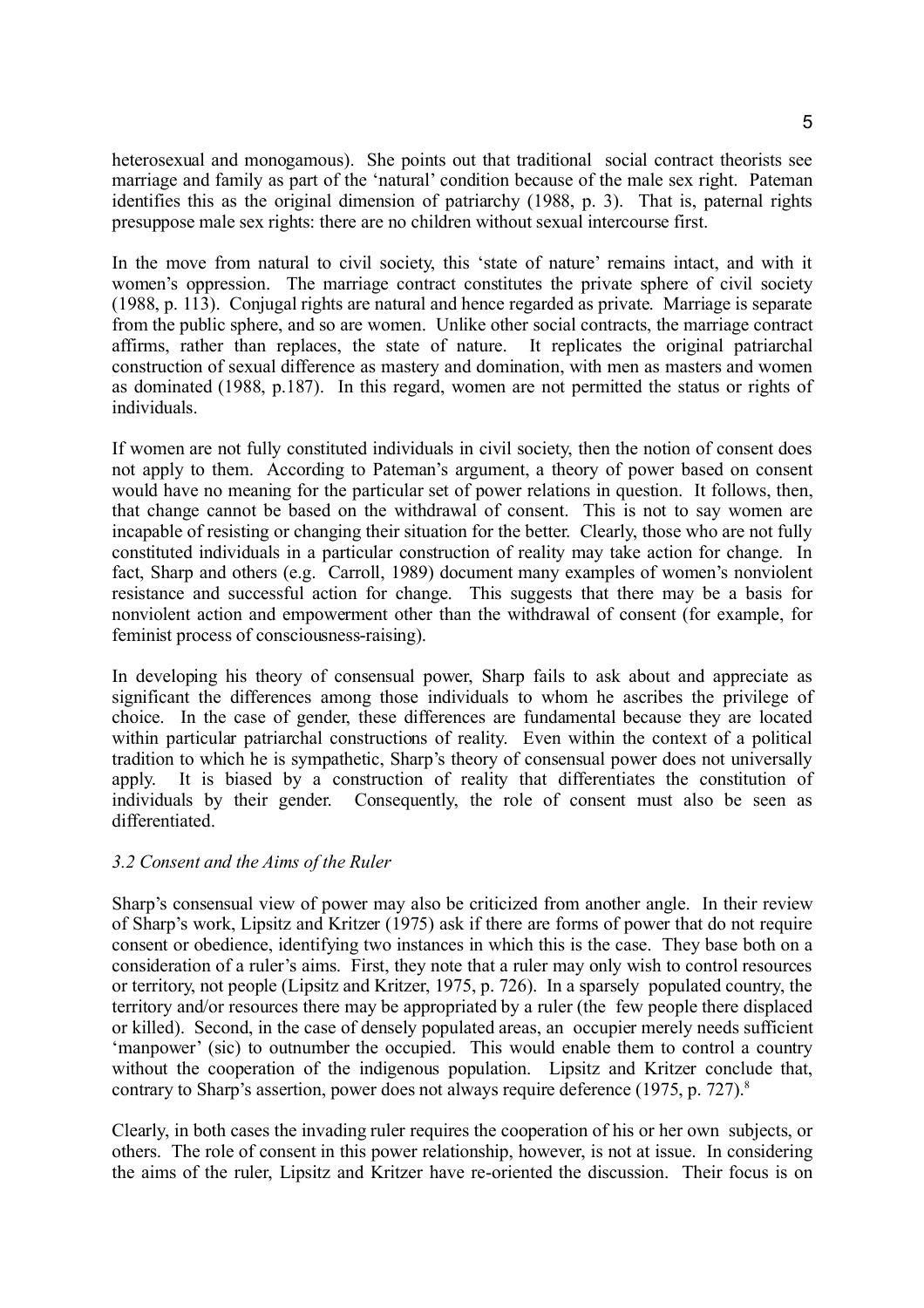whether consent functions in the power relation between a potential invader or occupier and an indigenous population. Lipsitz and Kritzer suggest that the aims of a ruler may effectively eliminate the role of consent in that relationship. It is important to note here that their consideration of the aims of a ruler does not necessarily mean that they have adopted the more traditional view of rulers as monolithic or unified. Though they are not explicit about this, their focus on a ruler's aims may also include the help that ruler requires from supporters to carry out those aims. This does not undermine their criticism of Sharp. For example, even if an indigenous group identifies and successfully manages to organize a withdrawal of consent among a ruler's supporters to their advantage, this does not mean that consent underpins power in their relationship with the occupier or invader. It is not the consent of the indigenous population that has been withdrawn. Rather, it is the consent of a ruler's subjects and others that has been withdrawn.

These criticisms have meaning for Sharp's theory of power relative to gender relations. That is, there are similar aspects of the power relations between women and men that do not require consent. A parallel may be drawn between Colette Guillaumin's discussion of the appropriation of women in patriarchy in 'The Practice of Power and the Belief in Nature, Part 1: The Appropriation of Women'(1981) and the first aim above. Liz Kelly's feminist theory of sexual violence against women bears resemblance to the second aim. In both cases, however, these links are somewhat schematic.

## *3.2.1 The Appropriation of Women*

Guillaumin offers a unique perspective on the origin of women's oppression. She argues that it is through the appropriation of women's bodies that they are exploited in patriarchy, or as she terms it 'sexage'. [9](#page-20-8) The appropriation of women by men is complete. It takes place on four concrete levels: the appropriation of their time; appropriation of the products of their bodies (e.g., children and labor power); sexual obligation or physical use by men; and the physical charge of disabled members of-society, as well as the care of healthy male members of the group (Guillaumin, 1981, pp. 7-14).

Guillaumin identifies five means by which men appropriate women: in the labor market; through spacial confinement; show of force; sexual constraint; and law and customary right 1981, pp. 19-22). Not only are women appropriated as a group by men, but individual men appropriate individual women - as in marriage, prostitution, etc. According to Guillaumin, his total physical appropriation of women by men is a power relationship in which men define women as objects. Moreover, she asserts that women are 'natural' objects in the system of sexage. They belong to the state of nature and its discourses. This obscures that act of the social construction of their oppression (1981, p. 25).

If, as Guillaumin suggests, the 'aim' of patriarchy is the appropriation rather than the control of women, there is an analogy between her view of gender relations and Lipsitz and Kritzer's first criticism. Women's bodies are like the territory and resources that men (i.e. rulers) simply appropriate for their own purposes without the need of consent from individual women or the class of women (i.e. the indigenous population). In this way, men may be seen as having power, but without the cooperation of women whom they appropriate - just a ruler still has power without the consent of people in a territory, if all a ruler wants is the territory itself, or the resources there. Like Pateman, Guillaumin's view indicates that particular social constructions of reality have a critical impact on consent. This is contrary to Sharp's consideration of consent.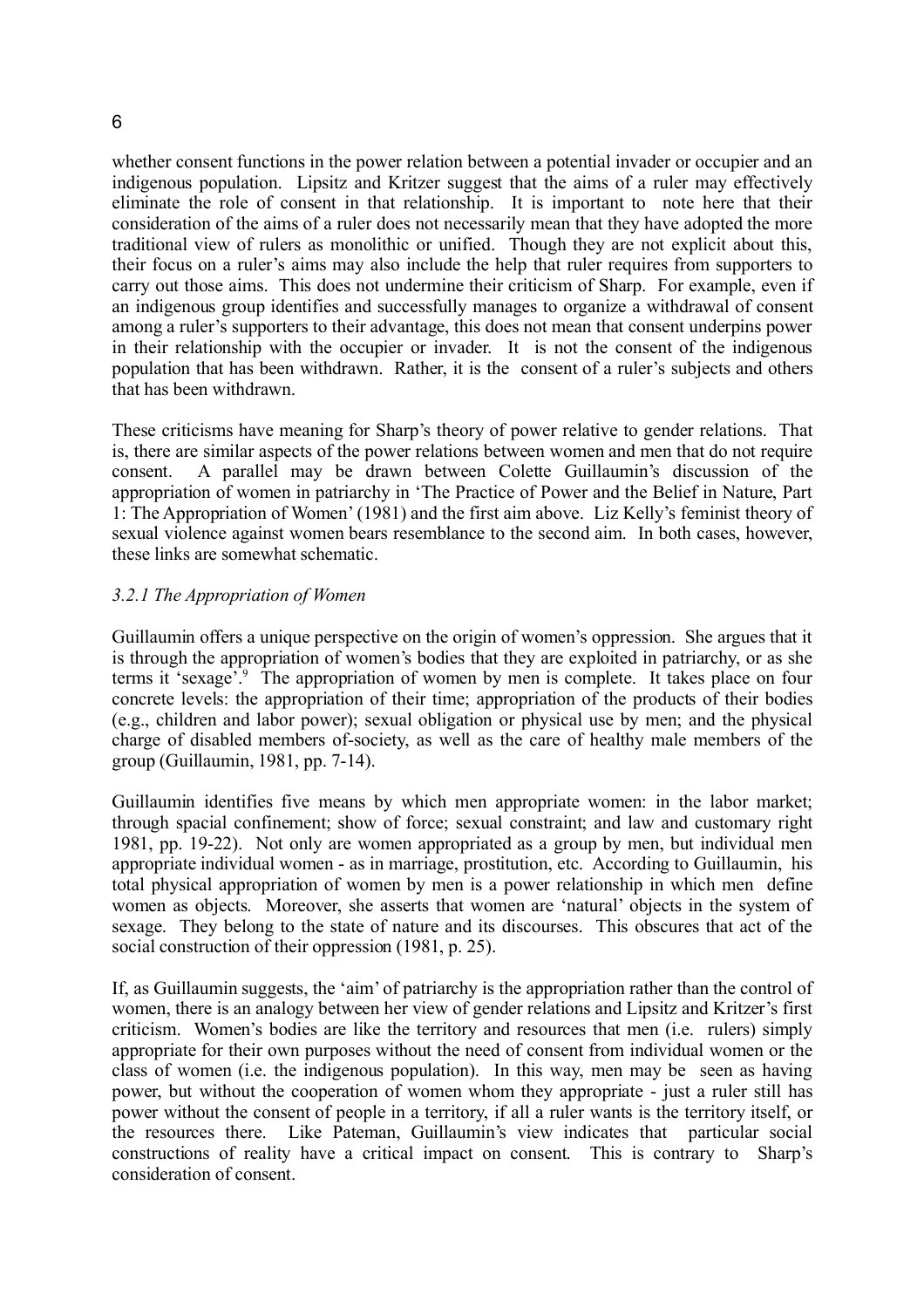#### *3.2.2 Sufficient Manpower*

In the case of gender relations, there is clearly enough manpower to control women without their consent. In fact, there is very nearly a one-to-one ratio of women and men throughout e world. One basis for the non-consensual power men have in relation to women is sexual violence (Kelly, 1988, p. 25). Discussing Sharp's notion of consent as it relates to power in the context of sexual violence is not polemic. Sexual violence is part of the everyday experience of women. In this. manner, it offers a way to contextualize power in gender rations.

Male violence, collectively and individually, has a critical role in maintaining women's oppression. Feminist analyses of sexual violence have defined its purpose in terms of social control of women by men (Kelly, 1988, p. 33). That is, much sexual violence is used to get, demonstrate, or reinforce, male power. This is in contrast to other views of sexual violence which see it as a use of power to get sex. In formulating her feminist analysis of sexual violence, Kelly develops the idea of a 'continuum of sexual violence', only including non-consensual sex. Her continuum has eleven categories ranging from the threat of violence and actual sexual harassment on the one end, to rape and incest at the other. It reflects the pervasiveness of the social control men have over women as a result of sexual violence.

Kelly argues that the reality of sexual violence (threatened or actual) in women's lives is much greater than previously believed. In fact, it appears to be present in many of the interactions women have with men (1988, p. 79). The ways in which men use sexual violence to control women are numerous. For example, in public places, such as in the work place or in the street, male violence (actual and threatened) limits women's behaviour. Additionally, men who do not know women assume the right of intimacy and/or sexual access to them (1988, p. 106). In private, sexual violence maintains male authority in the family and women are expected to live in intimate contact with those who have control over them (1988, p. 26).

It is difficult to estimate the number of men who use sexual violence to control women.<sup>[10](#page-21-0)</sup> One feminist writer, Barbara Roberts, guesses at the number of men who perpetrate violence against women, basing her estimate on sexual assault and domestic violence statistics from North America. Roberts assumes a one-to-one ratio of assailants to victims, and totals the numbers. She adds: 25% of girls under age 18 and 20-30% of women who are sexually assaulted, and 10% of wives who are battered for a total of 55-65% of males who are assailants (Roberts, 1984, p. 196).<sup>[11](#page-21-1)</sup>

Unfortunately, Roberts' assumption about the one-to-one correspondence between attackers and victims is unfounded. For example, it may be equally reasonable to assume that men who beat their wives also abuse their daughters, or other women. However, finding out exactly how many men commit violence against women is not Roberts' objective. Rather, she is dramatically illustrating a more general point: if so many women and girls are abused, then many men must be committing this violence. In this manner, her statistics are intentionally provocative. In contrast, Lipsitz and Kritzer note that in the experience of Norway during World War, an occupying power required only a one-to-ten ratio of its soldiers to the inhabitants of assisting country for a successful takeover without consent (1975, p. 727). Even if Roberts' assumption about the correspondence of assailants to victims is questioned, there are clearly enough men to control women without their consent. Furthermore, one of the means by which men control women is arguably commonplace.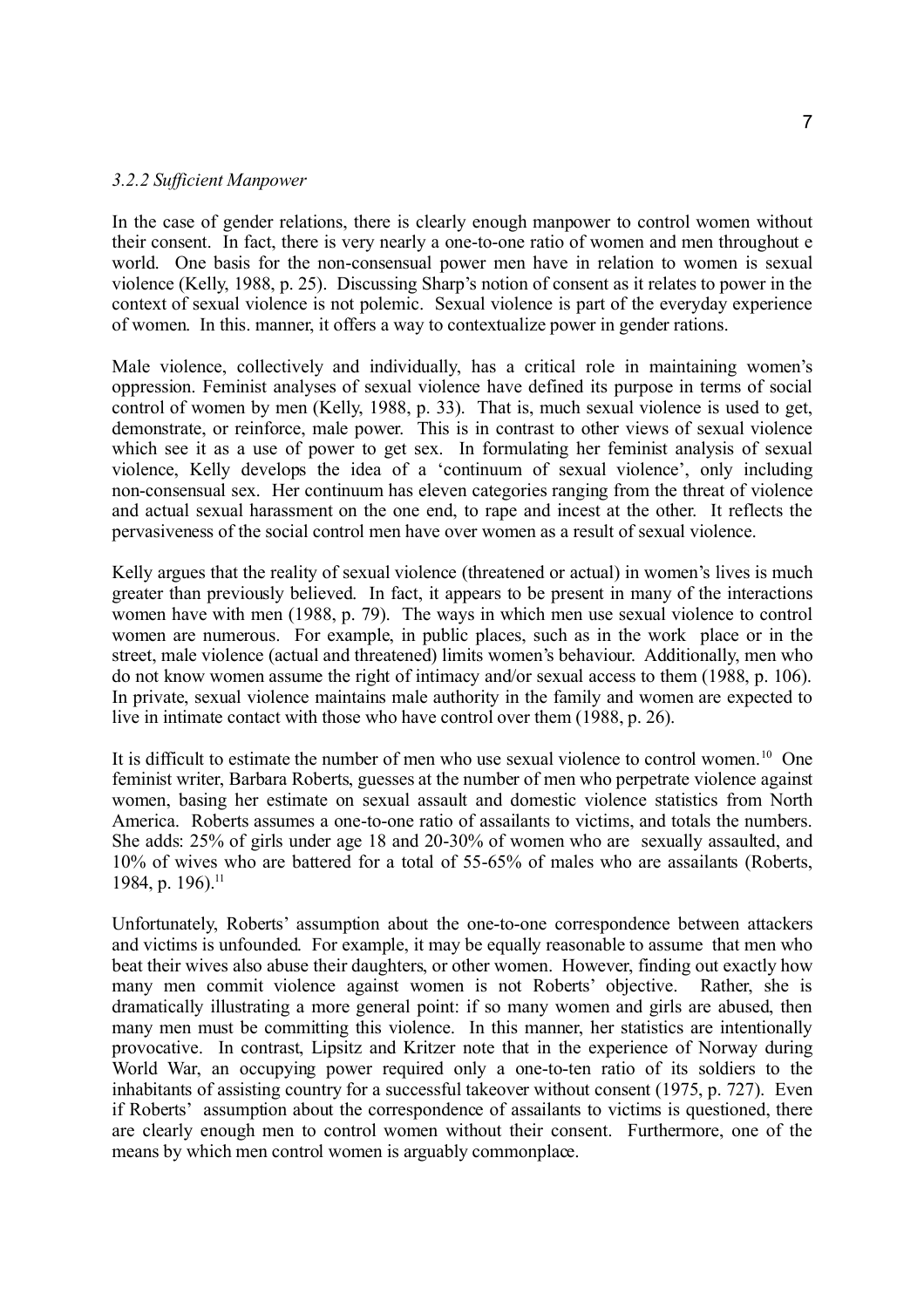In the above discussions I am by no means assuming that all men necessarily support patriarchy or participate in methods of controlling or appropriating women. However, men as a group benefit from these methods, just as women as a group are oppressed by them. These methods maintain men's superior social status and women's inferior status. Surely men experience these benefits differently, just as women experience oppression within patriarchy differently. Experiences of patriarchy are context-specific and diverse. For example, they vary according to the race, class, or cultural background of individual men and women, as well as change over time. Though they benefit as a group from patriarchy, men do not represent a unified entity in this regard. To consider men as such would be both empirically incorrect and base my criticism of Sharp on a misunderstanding of his perspective on power and consent.

Some men actively resist patriarchy. For example, they join campaigns against sexual discrimination or sexual harassment. They participate in anti-rape campaigns. They become full-time care givers for children. Some may construe these actions as a withdrawal of support from patriarchy, seeing them a validation of Sharp's theory of non-violent action. However, this perspective is to focus the discussion on men's experiences. If men's active resistance to patriarchy is seen as a withdrawal of consent, then it is men (not women) who have withdrawn their consent in these instances. My question is whether consent underpins women's experiences of power in gender relations, holding Sharp accountable to his claim that power is consensual. When the focus is women's experiences, it is evident that consent is not a defining characteristic of power in gender relationships.

## *3.3 Consent and Shared Political Culture*

Shared political culture<sup>[12](#page-21-2)</sup> bears on Sharp's theory of consensual power in two ways. First, the notion of shared political culture underpins consent. Consent would not be possible without some common understanding of what is being agreed upon. For example, in Sharp's view, subjects who give their consent to a ruler agree to guidelines of social organization, to specific terms of government. Second, withdrawal of consent also depends on a shared political culture. While withdrawal of consent is ultimately an individual change of will (Sharp, 1973, p. 31), its strength is in numbers. For a non-violent action to operate in Sharp's terms it requires a coordinated effort of resistance, a united withdrawal of consent. This consensus on withdrawal of consent depends on shared experience. For example, people with practical experience of resistance are likely to be in a better position to challenge authority than those who have lived under a repressive dictatorship. In addition, one of the four mechanisms of change that Sharp lists for non-violent activists, conversion, based on the development of a common outlook among those who seek change and their opponents. According to Sharp, conversion occurs when an opponent adopts the viewpoint of the activists and accepts the group's goals as good (Sharp, 1990, p. 15).

With regard to gender relations, a theory of power that requires shared political culture is problematic on several levels. It may be argued that men and women do not share the same culture because their positions within the dominant patriarchal culture are very different. In patriarchy, the gender identities 'masculine' and 'feminine' are constructed as near opposites, with far less value ascribed to feminine characteristics. These differences may be seen to give rise to a divergent understanding of what constitutes both the problems and solutions of social organization, as Carol Gilligan asserts in her discussion of the different moral voice that emerges from women's experiences. The study of women's experience also reveals patterns of social organization that are generally overlooked in social theory. These different patterns have unique sets of power relations. The work of Diane Rothbard Margolis offers support for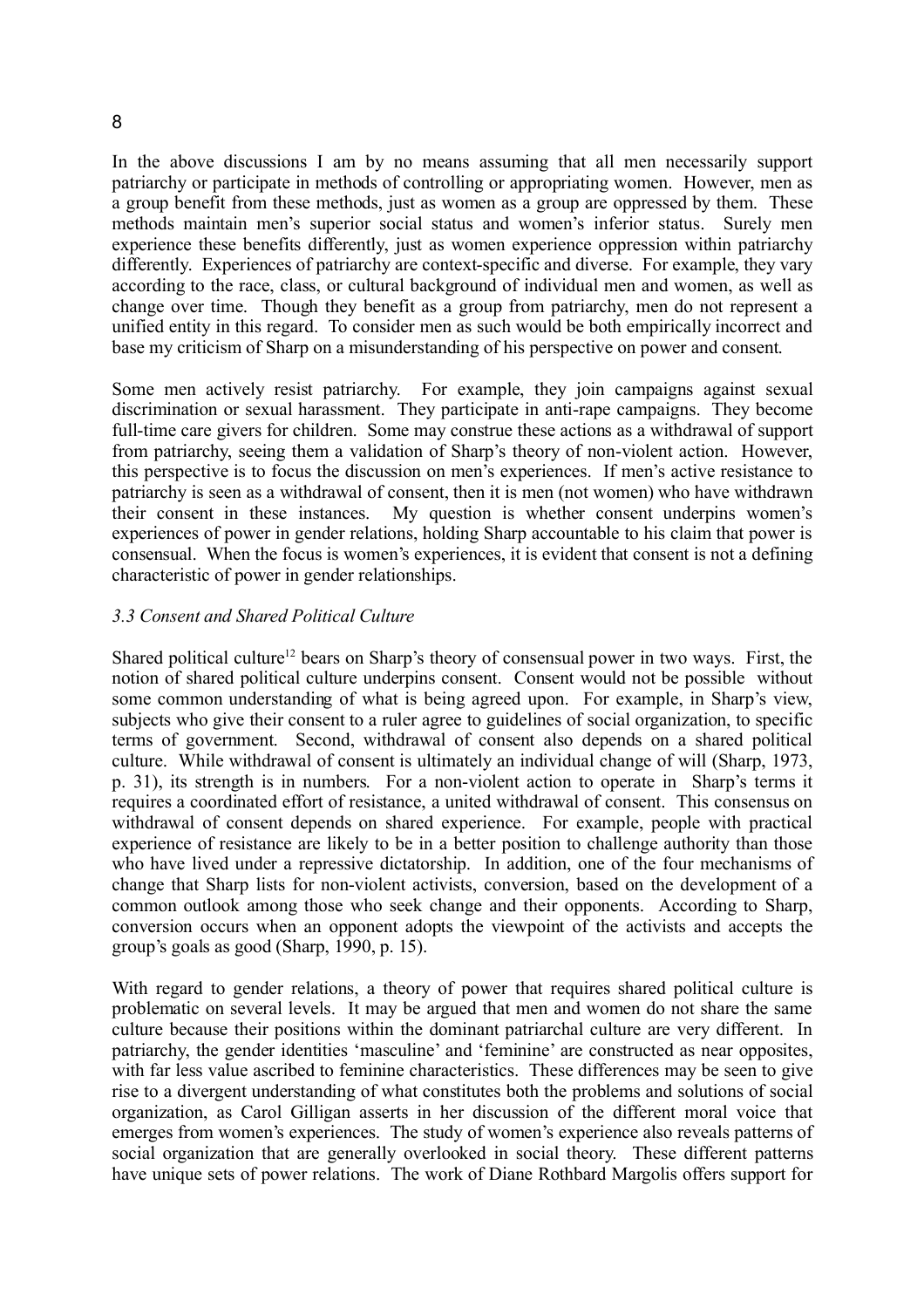this view. Factors such as these limit the basis for a shared political culture between women and men, raising questions about this dimension of consent in Sharp's theory of power.<sup>[13](#page-21-3)</sup>

#### *3.3.1 A Different Moral Voice*

In her book, *In a Different Voice* (1982), Gilligan argues that women's viewpoint in moral development is untold in traditional psychological theories of life-cycle development (Gilligan, 1982, p. 6). Historically, women have been described by theorists such as Freud, Piaget, and Kohlberg as stunted in their moral development because they do not ascend to the final stages of mature moral development where individuation and adherence to universal principles of justice occur. Instead, they remain trapped in the lesser stages of development, where the self and goodness are seen in relation to others (1982, p. 18). Gilligan identifies the male bias of these studies (among other things the subject in these studies is, in fact, often male) and argues that the unexamined perspective of women reveals an alternative conception of moral development.

Gilligan describes the moral viewpoints of women and men in terms of the difference between an ethic of care on the one hand and an ethic of justice on the other. Each of these ethical modes speaks to different truths and has a contrasting set of constraints and issues. She describes an ethic of care as based on an underlying construction of morality that is a problem of responsibility rather than a consideration of rights or claims - which is what informs an ethic of justice (1982, p. 138). In the former, the self is defined in relation to others; in the latter, it is viewed in terms of the role of separation as it demarcates an identity and empowers the self (1982, p. 156).

Sharp's ethical mode, so to speak, is justice, not caring. His view of power as control of resources may be seen as an assertion of rights. For Sharp, power is a matter of the claims rulers and subjects have to the control of its various sources. Balancing their claims to these sources is a matter of consent. Sharp also engages in the same abstraction that arises out of this particular ethical mode. He writes, 'One must expect that if [people] resist by nonviolent but militant means, there will be suffering and deaths' (1980, p. 167). No outcome, not, even death, mitigates the role of consent in Sharp's theory of power. On the contrary, he describes this outcome as the price of freedom from a ruler to whom subjects can no longer give their consent (Sharp, 1973, p. 32).

Sharp is able to maintain his view steadfastly because the choices that confront individuals ultimately rest on abstract concepts - consent and power - which are removed from the circumstances, relationships, and lives involved. This is in direct contrast to the ethical concerns that Gilligan derives from the experiences of women's lives.

#### *3.3.2 Different Social Patterns*

Assuming some (albeit ambiguous) connection between moral development and the institutionalization of social relations, it follows that various patterns of moral development may be associated with various types of institutionalized social relations. One theorist, Diane Rothbard Margolis (1989), describes three different, but interrelated social systems that reflect the two moral systems identified by Gilligan. These include: exchange, placing, and pooling (Margolis, 1989, p. 387). For Margolis, Gilligan's ethic of justice is the underlying moral legitimation of exchange; the ethic of care underpins placing and pooling (1989, p. 394). By describing these different social systems, Margolis intends to reformulate power theory such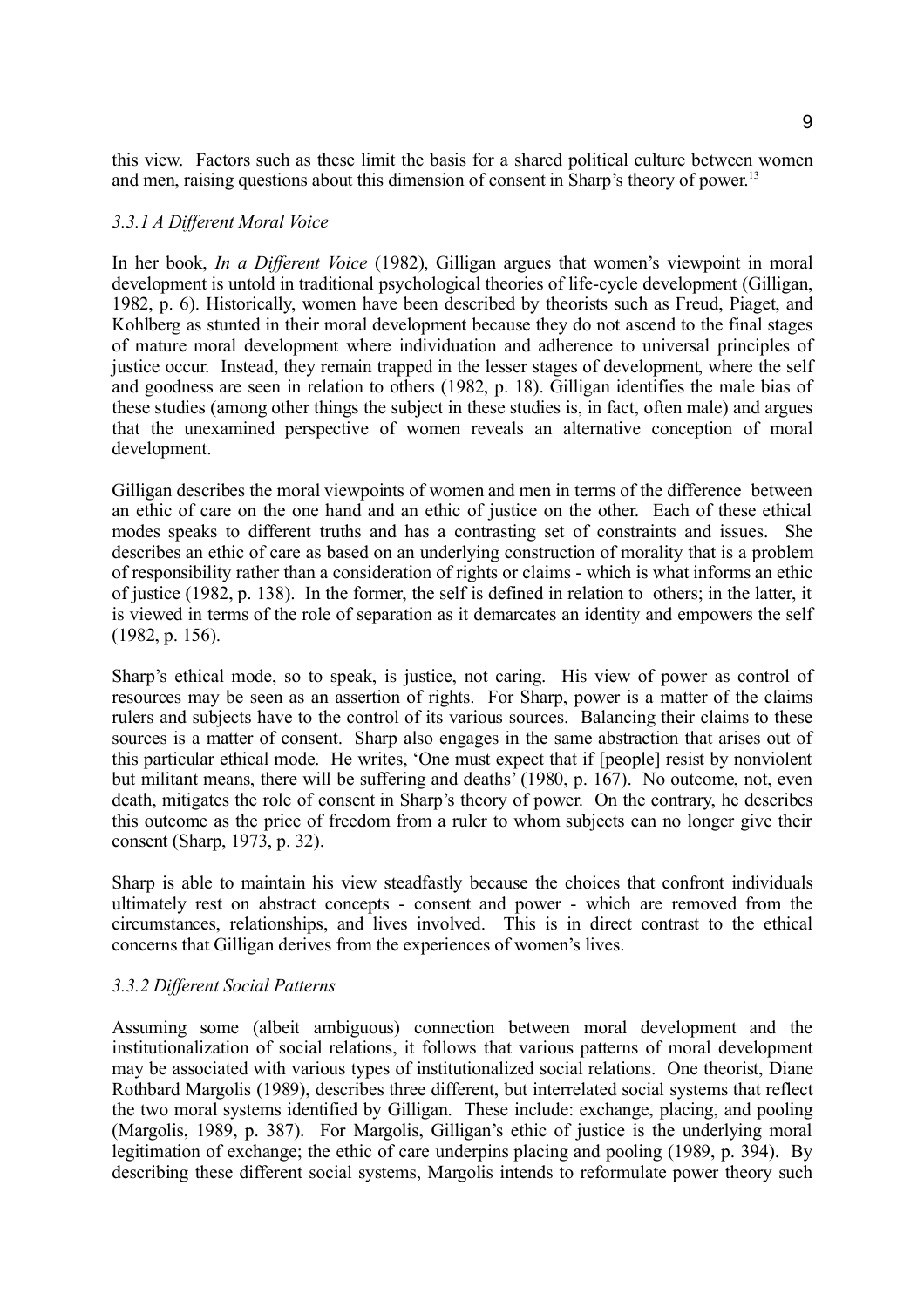that it bears the wisdom of women's experience and feminist perspectives. Margolis briefly describes these three social systems in the following manner. She writes:

In exchange, resources are socially constructed as commodities. [Exchange] is an unstable, competitive system based on premises of scarcity and self-interest, and tending toward control of resources (and power) in one or few hands (1989, p. 389).

In placing, material resources are socially constructed as symbols of social positions, not commodities. Attached to these positions are particular obligations and claims (1989, p. 389). And in pooling, resources are valued in terms defined according to the common good. The distinguishing feature of pooling is that contributions are faceless (1989, p. 390). Though exchange theory dominates much of the western social science tradition,<sup>[14](#page-21-4)</sup> Margolis asserts that placing is an essential form of interaction in all societies (1989, p. 393); it is through women's lives that social scientists are becoming increasingly aware of placing orders. She describes the persistence of placing in terms of society's need to care for dependents - those who have nothing to exchange in a market economy (1989, p. 394) or those who have no resources to contribute to the pool, but nonetheless benefit from those resources. It is placing that invests those in a dependent position with claims for care by those who are not in a dependent position. Because of their connection to care work (as mothers, wives, service industry employees, social workers, etc.), placing is very much alive in women's lives. However, Margolis offers evidence that both women and men operate in all three social systems at the same time, though not without conflict.

In Margolis' view, these very different patterns of social relations each have their own type of power. In exchange, power is defined as the ability to create commodities and make them scarce (1989, p. 401). Those who control the commodities of exchange benefit from this power. In placing, power is attached to and limited by positions that carry with them particular responsibilities and claims. Because of this, placing satisfies the need to provide for successive generations in the manner that other systems do not. Margolis calls this 'generative' power. Those who benefit from this power are the ones brought into existence by it (1989, p. 404). In pooling, Margolis understands power in terms of solidarity or the capacity of a group to act in a unified manner (1989, p. 397). It is the collective that benefits from this power. According to Margolis, power in all three systems has a common base in legitimacy and trust, which are defined in terms of consensus on values and norms related to each social system (1989, p. 396).

Sharp defines legitimacy and social control in terms of consent that is a universal privilege of individuals. In contrast, Margolis recognizes that while power may be based on consensus of values, this does not operate uniformly. Based on this, she questions how consensus is achieved and maintained in any social system. In particular, she wonders how asymmetrical relationships are incorporated in social systems as normatively regulated behaviour, arguing that this stems from the ability to create identities (1989, p. 399). Margolis refers to a critical form of social power: the power to name or define. In her view, power sets the boundaries of a relationship because it defines the component parts of that relationship. That is, power such as this establishes the positions in a power relationship (e.g. dominant and subordinate roles), which affects the dynamic of that relationship. Unlike Sharp, who does not differentially value consent (it is universal), Margolis sees an intimate connection between the construction of identity and the construction of consensus, and thus power.<sup>[15](#page-21-5)</sup> (15)

10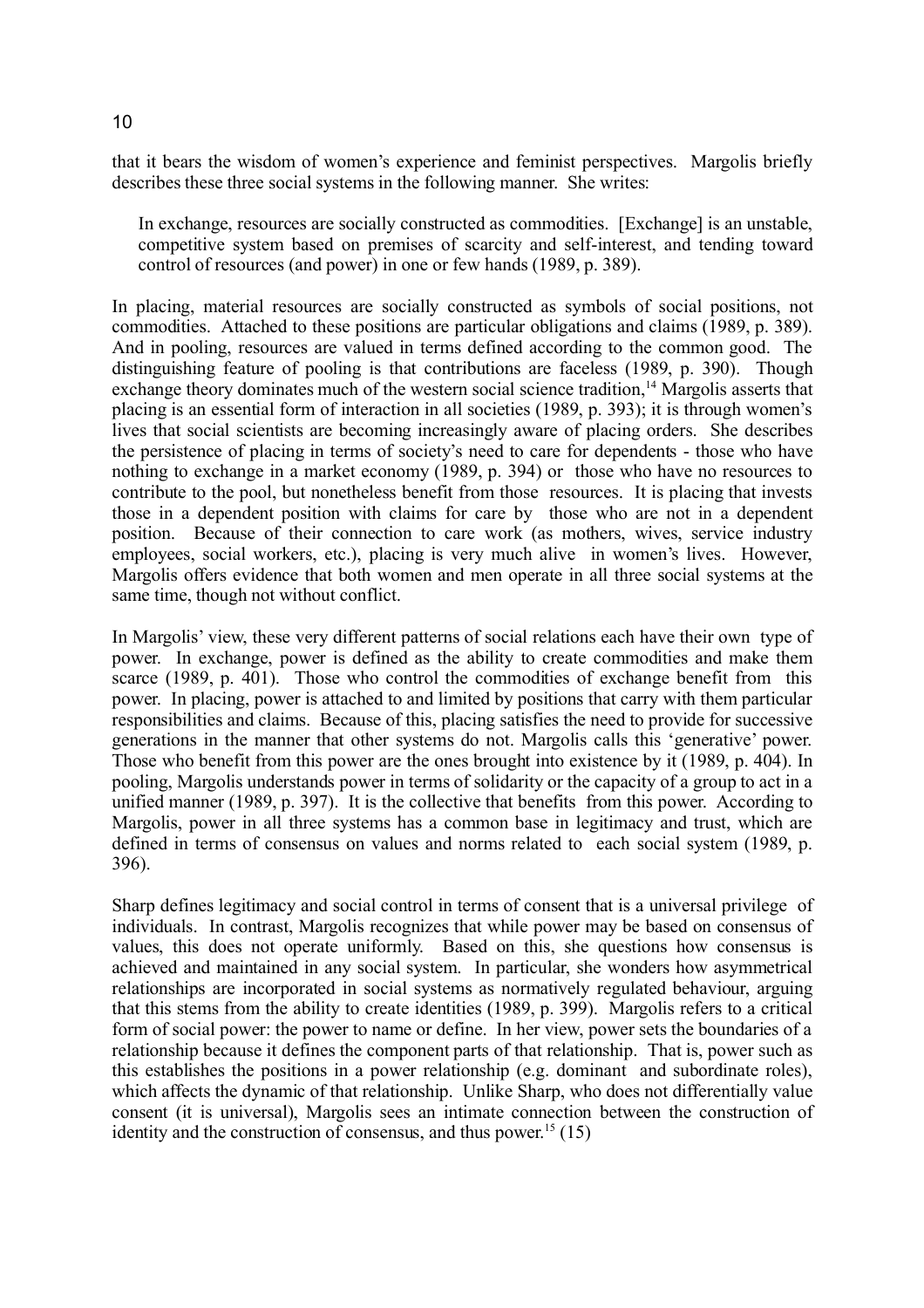Margolis' reformulation of power theory bears on Sharp's theory of power in two ways. First, the three social patterns that Margolis describes are so vastly different that the possibility of shared political culture between them is slim. Sharp constructs a theory of power that reflects exchange theory more than any other. Through consent, subjects exchange their control of the sources of power for acceptable government by a ruler. In turn, the ruler is vested with the legitimate authority necessary to govern. In this way, the sources of power that Sharp identifies may be viewed as commodities, with consent as the medium of exchange. In contrast, placing has a strong influence on women's lives (least of all in their position as society's care givers), which limits the relevance of Sharp's theory of power in terms of gender relations, or at least for one aspect of women's lives.

Second, Margolis presents empirical evidence of types of social power that bear no resemblance to Sharp's consensual model. For example, Sharp's theory does not fit into the placing model of social relations. This is clear when looking at the possibility of the withdrawal of consent in this particular social system. In placing, the withdrawal of consent can only be understood in terms of services. This is the only thing that could be withdrawn, as claims and obligations. relative to the need to care for dependents define this model.

However, the threat to withhold services, such as the care of the young, is not possible in placing. Not only are these services obligatory because of the manner in which positions are defined, but their withdrawal would undermine the very power of that system (Margolis, 1989, p. 405). Generative power is created and satisfied in the life it generates and nurtures. Any threat to that life would be counterproductive.

## *4. Conclusion*

## *4.1 Limitations to Analysis*

As with each analysis there are several limitations to my consideration of Sharp's theory of power. To begin, it might be argued that my discussion of Sharp's theory is very narrow. That is, I analyze only one particular aspect of his theory: the role of consent in power relations. In applying Sharp's theory of consensual power to gender relations I demonstrate ways in which consent does not characterize power in these relations. But, I do not stretch my analysis to consider how consent does operate in gender relations, which might offer some way to rehabilitate Sharp's theory in this context.

Second, in using Sharp's framework (i.e. his assumptions about power) as the structure of my feminist critique, perhaps I limit the effective development of feminist perspectives on power. It may be suggested that I have made a scattered use of a variety of complex ideas originating in feminist theory with only minimal connections to a more coherent feminist alternative. This reflects my intent to critique particular aspects of Sharp's theory as they apply to gender relations, rather than to propose alternative theories of Power. Some of these are, however', implicit in my critique. Further research is necessary before these can he made more explicit.

Third, I have relied on the category 'woman' and the category 'man' as unified throughout most of my analysis. I have done this because these are the categories of the system of domination and subjugation known as patriarchy. The obvious problem with this is related to questions such as: to whom do these analyses apply (i.e. which women and which men)? However, I have acknowledged the diverse composition of these categories, in some way accounting for broad theoretical assumptions about the forms of male domination and female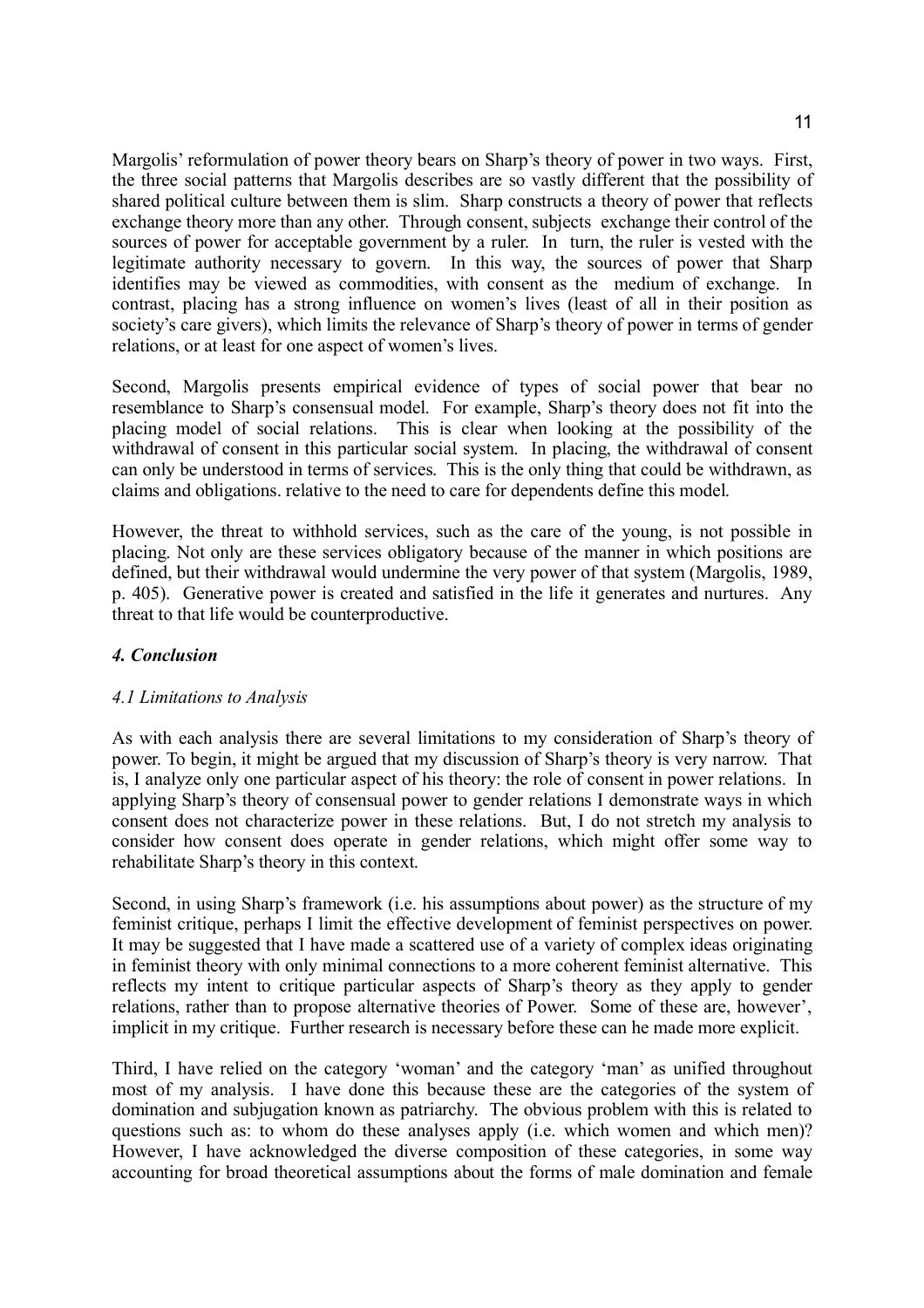# subordination that contrast with the specific experiences of individuals. At present, I am uncertain how to best articulate the tension between theoretical or analytic coherence and diverse individual experiences.

## *4.2 Summary*

I began with the assertion that a usable theory of power is essential to understand and change the relations of domination and subordination that give rise to some of the critical problems in our world. I asked where such a theory could be found. I sought to answer that question by analysing Sharp's theory of consensual power in terms of gender relations. He claims to have constructed a theory of power that enables people to describe and eliminate some of the serious problems in our world, including social oppression. Gender relations constitute a pervasive system of social oppression, patriarchy. However, it is obvious that I do not regard Sharp's theory as offering an answer to my question.

In my view, the main value of Sharp's work is that it gives a history to non-violent action. As a social theorist attempting to develop a theory of social power and change, he is unsuccessful. Despite his intent, Sharp is unable to offer a suitable explanation of the power relations that define at least one system of oppression. In applying Sharp's theory of consensual power to gender relations, I have provided evidence of the inadequacies of his theory.

I have demonstrated in several very different but related ways that Sharp's theory of consensual power cannot be considered adequate for characterizing power in gender relations. To begin, I located Sharp's theory in the tradition of social contract theory. Drawing on Pateman's argument that civil society is merely a modern form of patriarchy, I provide one basis for undermining Sharp's view of power as it applies to gender relations. According to Pateman, women are not fully constituted individuals in civil society. Their identity is differentially constructed in order to maintain their subjugation by men. This mitigates the role of consent as it relates to women and power.

Next, I revised Lipsitz and Kritzer's criticism of Sharp (i.e. he fails to consider the aims of the ruler in his discussion of consent), giving it meaning as well as finding support of it within gender relations. I described Guillaumin's theory of patriarchy as the complete appropriation of women by men and presented Kelly's feminist theory of sexual violence. Guillaumin argues that women's appropriation in patriarchy is so severe that they are defined as objects. Like territory or resources, they may be appropriated by men without their consent. Kelly's theoretical and empirical work on sexual violence supports the view that there is enough manpower to render consent problematic as a defining characteristic of power relations between the sexes.

Finally, I considered the possibility of shared political culture, an underlying assumption of Sharp's theory of consensual power. I presented Gilligan's work on the different voice that emerges when moral development is mapped from women's experience. Similarly, I discussed Margolis's work on the different social patterns and power relations that become apparent when women's experiences are taken into account. I briefly demonstrated how Sharp's theory fits into modes of moral and social relations that do not resemble women's experience. While neither of these authors fixes differences specifically to gender, they provide evidence of divergent world-views that is based on the empirical experience of women's lives. These differences cannot be overlooked in a discussion of consent that is, in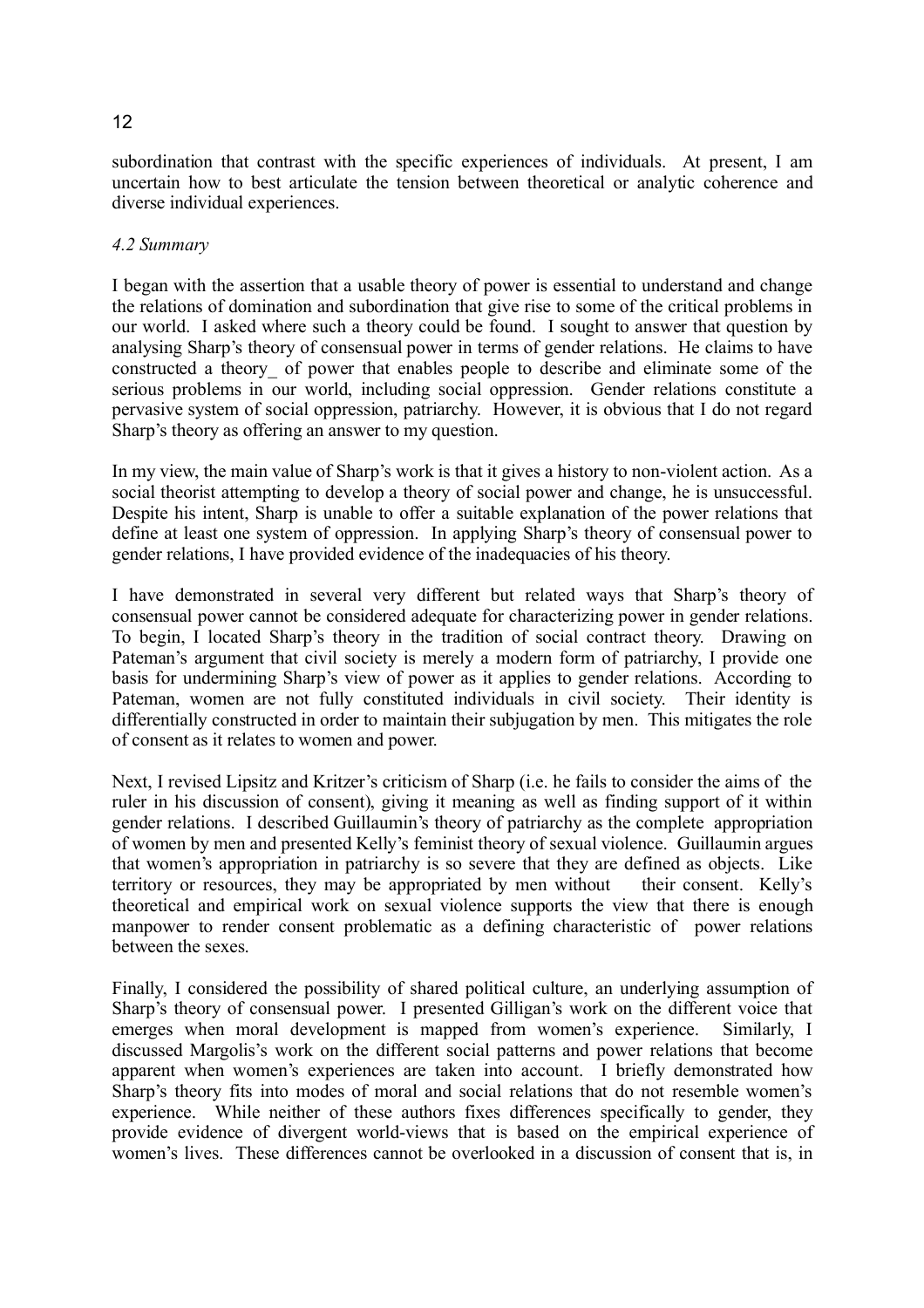part, predicated on some notion of shared political culture and makes universal claims about the role of consent in people's lives.

I have looked at Sharp's theory of consensual power in roughly two ways. First, I have considered the relevance of consent in terms of power relations between the sexes. As I have demonstrated above, there are at least several fundamental ways in which power in gender relations is not based on consent. This is supported by the evidence of women's experiences of power in patriarchal gender relations. Second, I have identified the notion of consent as one that may be considerably limited by circumstances. It cannot be used, as Sharp does, to abstractly and universally define power relations. It must be contextualized. Sharp, however, offers no qualifications: power is based on consent, no matter what the context is.

The feminist theorists from whom I have drawn my analysis have a different set of criteria than Sharp for examining power. These feminists base their views on a more structural analysis of oppression. Sharp's analysis is strictly functional. For example, his view of power is relational, but only in terms of the control of sources of power that must be negotiated (via consent or its withdrawal) between rulers, subjects, and others. In contrast, feminists not only ask what the relational nature of power is, but how that relationship is constructed, and who benefits from that relation. Such questions contain within them the tools for understanding the structural limits to individual and collective choices, an idea that Sharp does not address. Moreover, some feminists conceive of the relational nature of power in terms that are very different from Sharp's (e.g. Margolis' concept of generative power or the power to name). Theories of power that are based on women's everyday experiences of power must form an important base for future theoretical work on power. It is clear that these experiences offer insight into the nature of power in systems of oppression that are vastly different from those of Sharp.

It is not my view that a structural understanding of oppression may simply be added on as an afterthought to Sharp's analysis. On the contrary. As the questions above indicate, systems of oppression contain within them forms of power embedded in the structures that create those systems. These forms of power are critical to understanding and changing oppression. Further, I would argue, as Nancy Hartsock does, that the experiences of the oppressed must be seen to constitute different world-views, rather than represent the margins of some dominant perspective (Hartsock, 1990, p. 171). This is fundamentally removed from the suggestion that such perspectives may later be included in a theory of power which lacks an initial structural orientation.

My analysis not only demonstrates some of the limitations to Sharp's theory of consensual power as it applies to patriarchal gender relations, but also reveals a corresponding problem with his theory of nonviolent political and social change. Sharp develops his theory of consensual power in order to establish a basis for nonviolent action and change, deriving both from his analysis of actual examples of such change. By withdrawing consent, he argues, people may alter power relationships. However, if Sharp fails adequately to characterize power, his strategy for altering a set of power relations may also be seen as inadequate. Specifically, that consent is not characteristic of the power relations between women and men means that its withdrawal would be of little value in dismantling patriarchy. In the case of this social oppression, Sharp's tool for change is ineffective.

The questions feminists ask about power arise from women's experiences of power in patriarchal gender relations. Sharp, like others, has developed a theory of power that is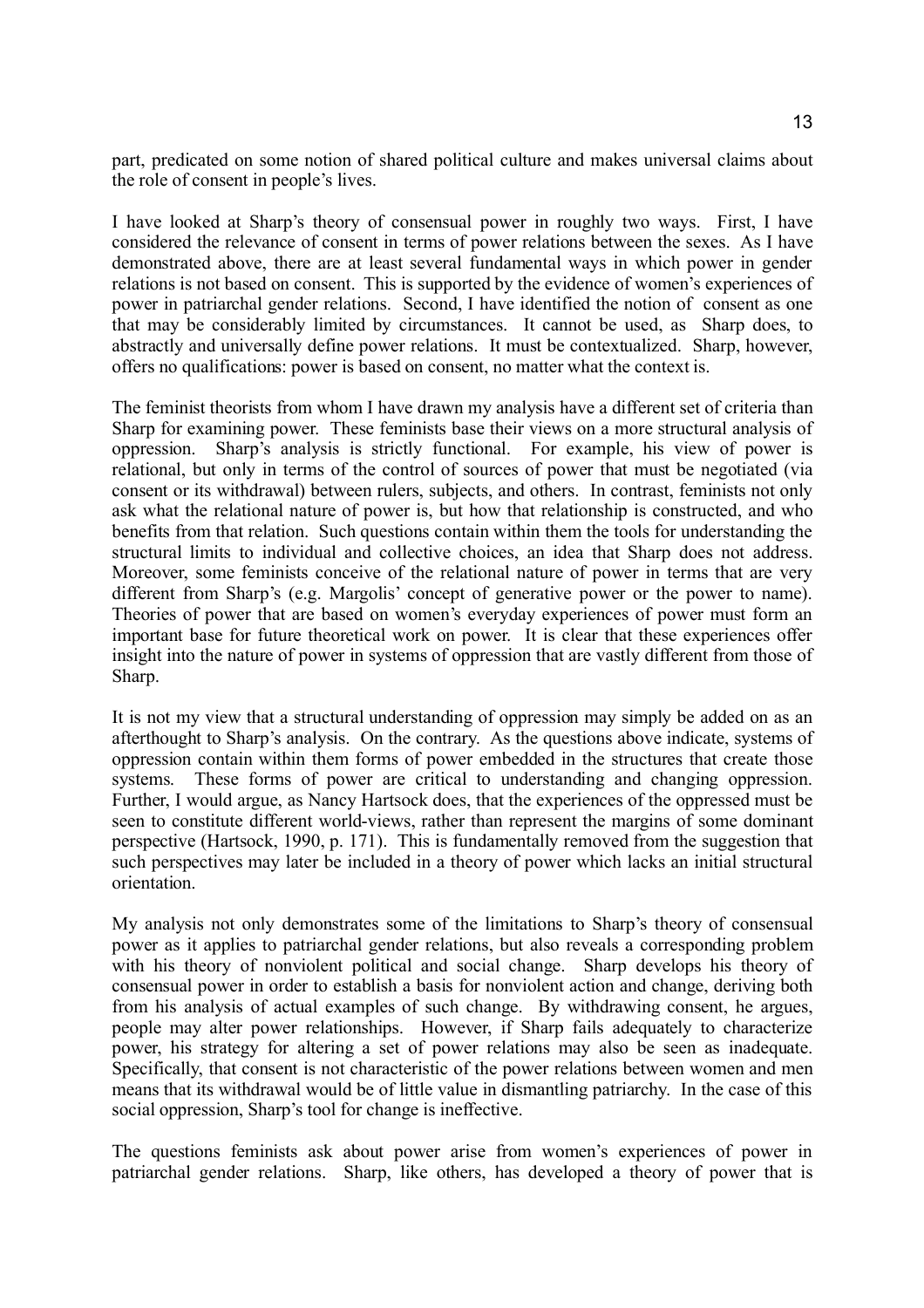## 14

male-biased because he fails seriously to consider women's experience. This creates problems for Sharp in terms of the accuracy and efficacy of his theory. Because of my experience as a woman, I have a strong intuition predisposing me against a theory of power based on consent. Upon more detailed analysis, I must conclude that I would not look to Sharp for a useful theory of power, or change.

# *References*

Carroll, Berenice, 1987. 'Feminism and Pacifism: Historical and Theoretical Connections', in Ruth Roach Pierson, ed., *Women and Peace*. London: Croom Helm.

Carroll, Berenice, 1989. '"Women Take Action" Women's Direct Action and Social Change', *Women's Studies International Forum*, vol. 12, no. 1, pp. 3-24.

Ekeh, Peter P., 1974. *Social Exchange Theory: The Two Traditions*. Cambridge, MA: Harvard University Press.

Elshtain, Jean Bethke & Sheila Tobias, eds, 1990. *Women, Militarism, and War*. Savage, MD: Rowman & Littlefield.

Gilligan, Carol, 1982. *In A Different Voice*. Cambridge, MA: Harvard University Press.

Guillaumin, Colette, 1989. 'The Practice of Power and Belief in Nature, Part 1: The Appropriation of Women', *Feminist Issues*, vol. 1, no. 2, Winter, pp. 3-28.

Harris, Adrienne & Ynestra King, eds, 1989. *Rocking the Ship of Stare: Towards a Feminist Peace Politics*. Boulder, CO: Westview.

Hartsock, Nancy, 1983. *Money, Sex, and Power.. Toward a Feminist Historical Materialism*. New York: Longman.

Hartsock, Nancy, 1990. 'Foucault on Power: A Theory for Women?' in Linda Nicholson, ed., *Feminism/ Postmodernism*. London: Routledge.

Kelly, Liz, 1988. *Surviving Sexual Violence*. Minneapolis: University of Minnesota Press.

Lipsitz, Lewis and Herbert Kritzer, 1975. 'Unconventional Approaches to Conflict Resolution', *Journal of Conflict Resolution*, vol. 19, no. 4, -pp. 713-733.

Lown, Judy, 1983. 'Not So Much a Factory, More a Form of Patriarchy: Gender and Class During Industrialisation', in Eva Gamarnikow et a]., eds, *Gender, Class and Work*. London: Heinemann.

McAllister, Pam, ed., 1982. *Reweaving the Web of Life*. Philadelphia: New Society Publishers.

Margolis, Diane Rothbard, 1989. 'Considering Women's Experience: A Reformulation of Power Theory', *Theory and Society*, vol. 18, pp. 387-416.

Martin, Brian, 1989, 'Gene Sharp's Theory of Power', *Journal of Peace Research*, vol. 26, no. 2, pp. 213-222.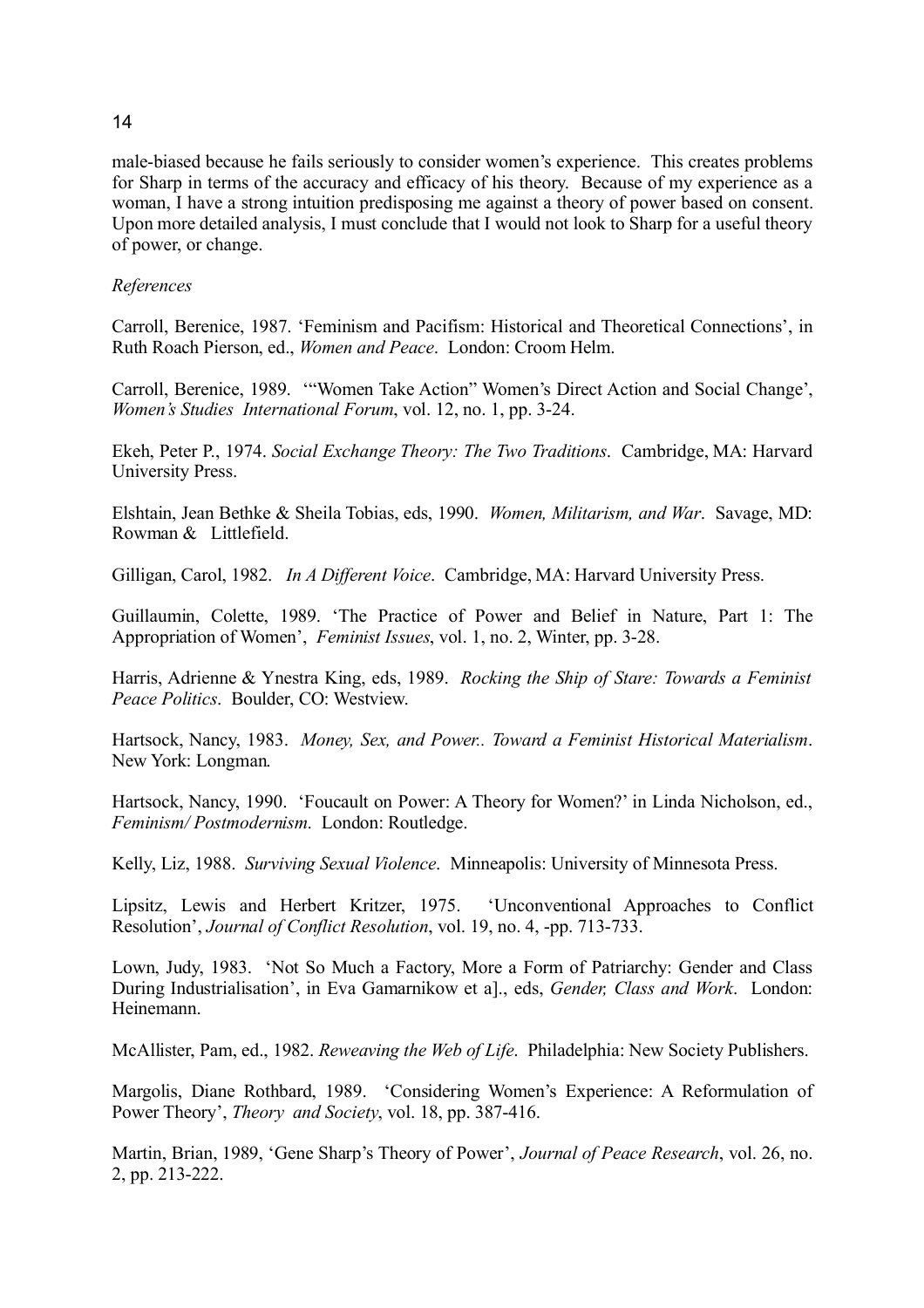Pateman, Carole, 1988. *The Sexual Contract*. Cambridge: Polity Press.

Rich, Adrienne, 1976. *Of Woman Born*. New York: W. W. Norton.

Roberts, Barbara, 1984. 'The Death of Machothink: Feminist Research and the Transformation of Peace Studies', *Women's Studies International Forum*, vol. 7, no. 4, pp. 195-200.

Sharp, Gene, 1973. *The Politics of Nonviolent Action*. Boston, MA: Porter Sargent.

Sharp, Gene, 1980. *Social Power and Political Freedom*. Boston, MA: Porter Sargent.

Sharp, Gene, 1990. 'The Role of Power in Nonviolent Struggle', Monograph Series 3. Cambridge, MA: Albert Einstein Institution.

Summy, Ralph, 1983. 'One Person's Search for a Functional Alternative to Violence', *Gandhi Marg*, no. 49, pp. 26-44.

Sylvester, Christine, 1987. 'Some Dangers in Merging Feminist and Peace Projects' in *Alternatives*, vol. 12, no. 4, October, pp. 493-509.

Walby, Sylvia, 1990. *Theorizing Patriarchy*. Oxford, Basil Blackwell. ---------------------------------

KATE MCGUINNESS, b. 1959, PhD Cand. Peace Studies (University of Bradford). Current research: the relationship between concepts of power and characterizations of difference, drawing on feminist and postmodernist literature.

# *NARP Discussion*

*The discussion following Kate's presentation was wide ranging. In the extract below I have focussed on issues with a more obvious bearing on the work of the group or the philosophical concepts underlying it.*

#### *Introductory comment by Kate*

The paper had been inspired by her Master's Degree and written some years earlier. There were two ways in which, if she writing the piece now, she would do it differently. First, she would give Sharp more benefit of the doubt in what he was attempting to do. Second, she thought, the way she had presented sexism in gender relations was too monolithic and did not take sufficient account of women's autonomy and the capacity for resistance. Her Ph.D, a deconstruction of the relationship between power and difference, had given her a broader understanding of the topic.

# *Placing, Pooling and the withdrawal of consent*

Christina challenged the notion that the withdrawal of cooperation was not possible in placing systems. Some women, for instance, just abandoned children if they got sufficiently fed up.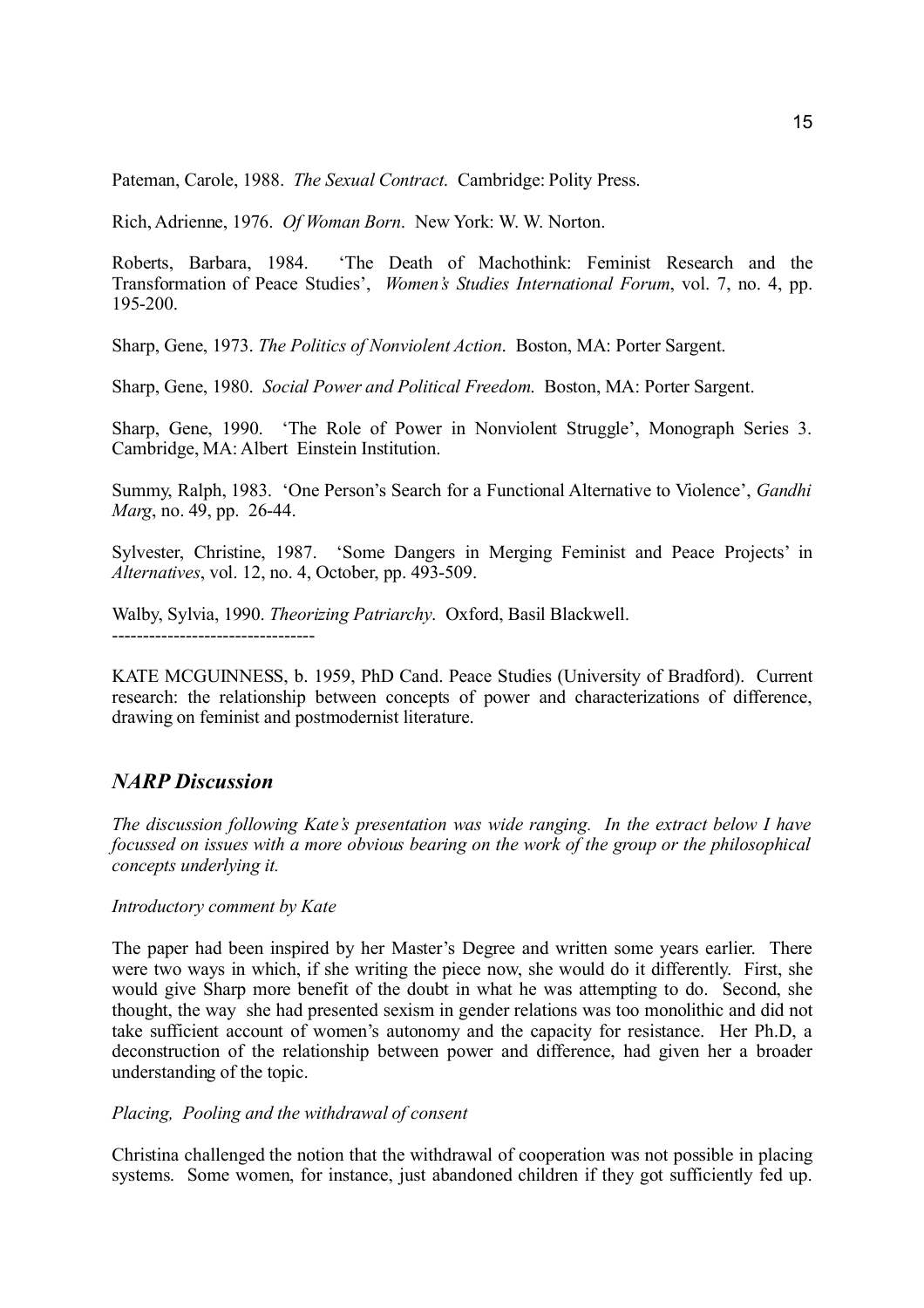Kate replied that the important point was that they did so because they were fed up, not as a strategy of resistance; if there was a collective action which involved abandoning the care of the young, society would certainly be in deep trouble.

Bob thought there were quite a few examples of the withdrawal of labour in placing relationships. In the Indian independence struggle, the very first boycott initiated by Gandhi was a boycott of the schools. Indian nationalists, who had been fighting for years to make the educational institutions genuinely serve the interests of the population, and had begun to make real progress, suddenly found that Gandhi was saying to them that they should withdraw their children from those very institutions. It was, indeed, a curious sacrifice to make and many of the young people who were withdrawn from the schools at a key period in their lives blamed Gandhi and the nationalist movement later and never recovered from that experience.

Kate questioned whether you could characterise the relationship between a citizenry and a state in terms of placing. Gandhi, arguably, was using the young people who were withdrawn from school as a kind of resource. In that case you were not dealing with placing but with an exchange relationship. Placing was not a commodity arrangement. Bob agreed that probably it was an exchange relationship, but still the initial reaction of the Indian nationalists was that they were shooting themselves in the foot. But the brilliance of the idea was that it liberated a huge workforce of activists to go out and engage in the struggle. Howard noted the parallel with the South African struggle. There the slogan 'No Education without Liberation' was deeply problematic by the late 1980s.

Relating the discussion to the situation in Kosovo, Howard said that the Albanian population there, which made up 90 per cent of the total, was following a policy of non-cooperation with the Serbian rulers. The situation there came within the category described by Lipsitz and Kritzer where the oppressor did not need the cooperation of the people suffering oppression. But the notion of generative power was relevant here. The Albanian population were looking to their parallel society, and their own social solidarity, as a way of exerting power. The downside of pooling, however, was the pressure it exerted on people to be part of the parallel system, even if personally they might be better off giving up their non-cooperation and, for example, going to university. There was an element of intimidation in the parallel society. However, he found the notions in Kate's paper of generative power, of getting away from an exchange analysis and from withdrawal of consent, highly attractive and particularly relevant for marginal people who were dispensable to the rulers.

Bob said the work on his PhD convinced him that the idea that the boycott was the key element in Gandhi's strategy during the independence struggle was mistaken. Gandhi in fact resisted all attempts, initially by the Muslims with whom he was in alliance, to develop a boycott of British goods as the fundamental basis of resistance. He argued that it was morally wrong, and certain to produce a hostile reaction from Britain. But the British couldn't object to Indians making their own cloth, so the core of the resistance should be the constructive programme in which Indians would strengthen their own sense of identity and their movement. However, because there was a *quid pro quo* with the politicians, Gandhi was forced into accepting a boycott, though he still insisted that it would not be a boycott of *British* goods but a boycott of *foreign* goods. The constructive programme constituted a form of resistance - you were developing your own generative power.

Kate said that this chimed with Foucault's productive concept of power. Gender-biased, racially-biased, or heterosexually-biased patterns of socialisation were, he argued, highly

16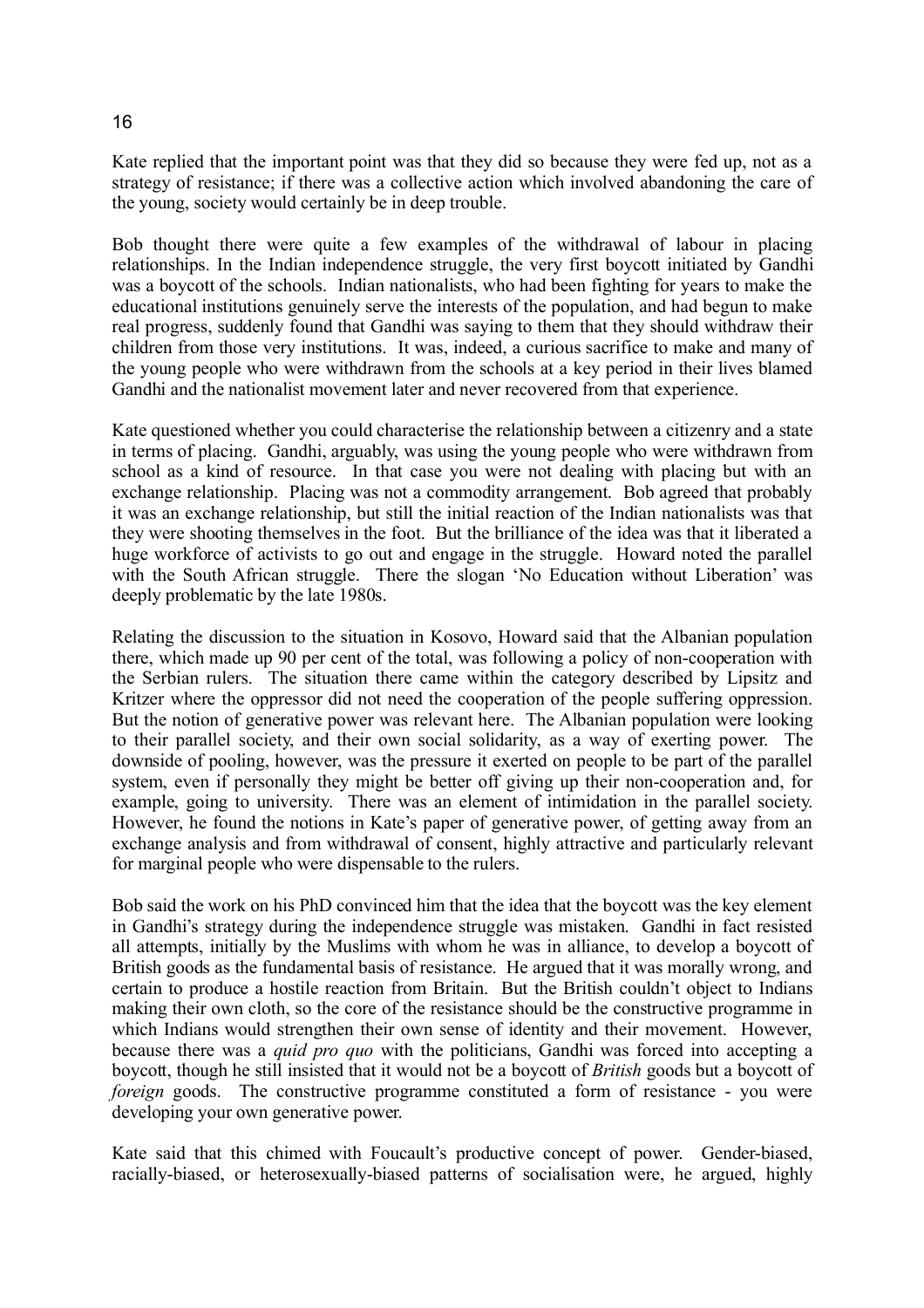productive forms of power, though in these cases producing patterns of domination. In part, Foucault was reacting against a notion of power which presented it simply as prohibition or repression. Michael said that in both *The Politics of Nonviolent Action* and *Social Power and Political Freedom* Sharp insisted that power was inescapable and you couldn't just walk away from it. He did not reject power as such, and in fact insisted it was utopian to think you could operate without it. Kate said she appreciated that aspect of Sharp's work. In her own view we were never outside power; it was everywhere and it operated both oppressively and productively.

## *Relevance of Kate's critique to problems of ethnic conflict*

Walter said he found Kate's paper fascinating, and that as a non-sociologist there was a lot of material in it that was completely new to him. One of the most valuable features of it from the point of view of our concerns in the group was summed up in the conclusion where Kate emphasised the differences between various world views, especially the differences in the world view of men and women. As she put it: 'These differences cannot be overlooked in a discussion of consent that is, in part, predicated on some notion of shared political culture and makes universal claims about the role of consent in people's lives.'

This point bore directly on some of the empirical shortcomings of Sharp's theory, because there were situations of oppression or aggression in which the withdrawal of consent in Sharp's sense was not possible. In ethnic conflicts particularly, the oppressive party didn't want your consent. During the Cold War the context was different - and Kate had quite rightly stressed the importance of context. It was different in many ways, but in one respect especially. One was able to assume that Soviet aggression would have as part of its purpose the forcible conversion of those it oppressed - the creation of communists and of communist states. Therefore if it behaved in patently abominable ways, that would be destructive of this purpose. The Soviet leadership was therefore open to a certain kind of moral appeal, symbolically present in nonviolent forms of resistance. By making yourself vulnerable in a certain sense, putting up forms of resistance that fell short of military resistance, you were addressing a moral argument across the ideological frontiers. But in conflicts like those in Bosnia or Rwanda that kind of consideration didn't apply. This was what made such conflicts so intractable, and made it exceedingly difficult for nonviolent forms of action to find a foothold.

Kate on the same page had summarised Guillamin's argument that women's appropriation in patriarchy could be so severe that they were defined as objects; like territory or resources, they might be appropriated by men without their consent. If all you were interested in was gaining territory, for example, then ethnic cleansing became a logical way of achieving your objectives, and there seemed to be no way in which the defending party could exercise leverage on the oppressor. It could not be achieved by the withdrawal of consent.

#### *Consent and compliance*

Michael said he thought Kate overstated the emphasis that Sharp put on consent as opposed to cooperation and compliance. In one of the passages which Kate had cited, Sharp identified the fear of sanctions as one of the factors leading people to obey, and, as Kate herself had noted, an action taken under the threat of sanctions, or even death, could hardly be described as consensual. But Sharp argued that the power to coerce was itself dependent upon the coherence of a collectivity which one might seek to undermine by various strategies.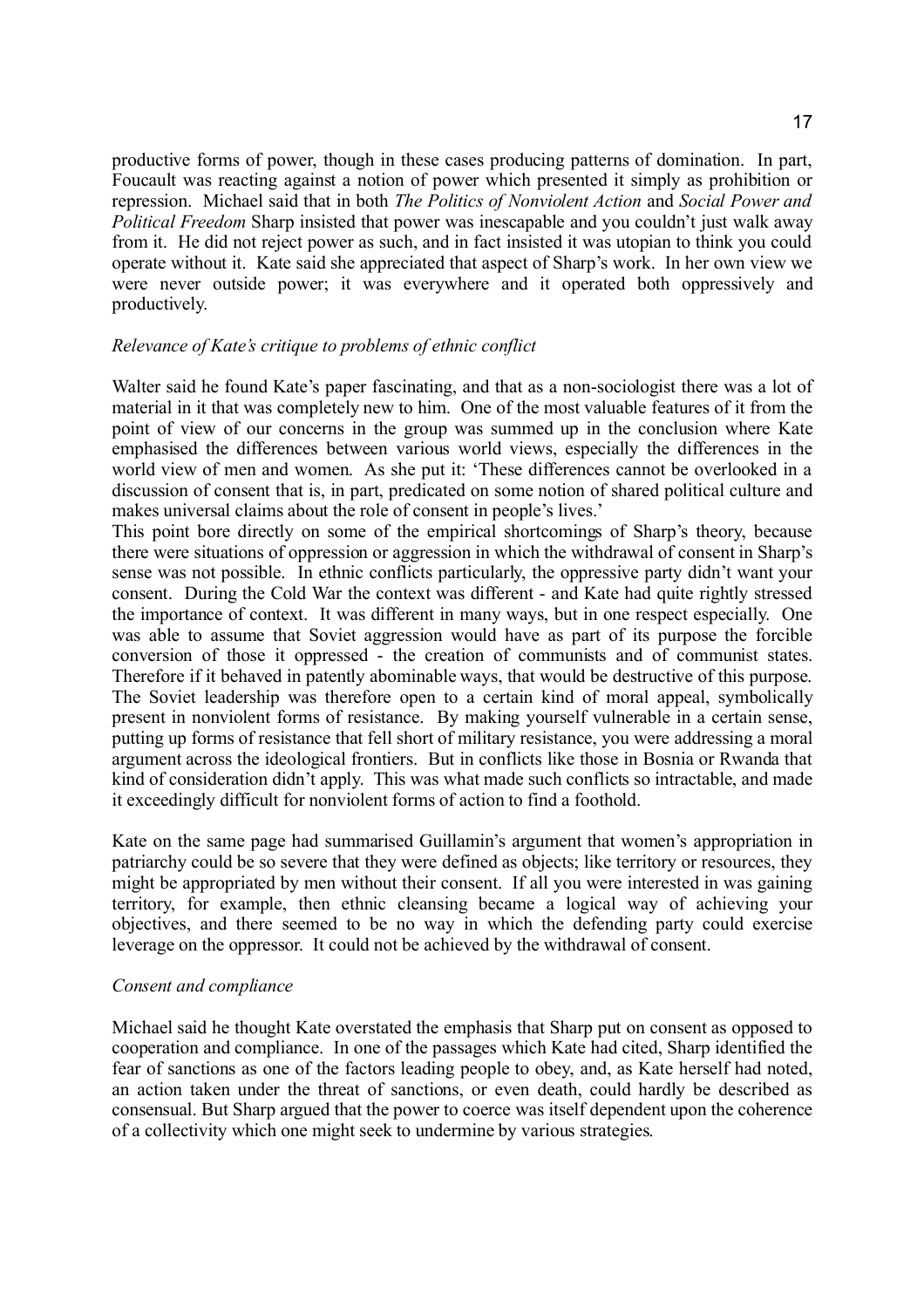# 18

Kate made two points in response. First, this was probably an instance in which she had not given Sharp as much benefit of the doubt as she should have done – though consent was fairly central to his thesis. Second, consent functioned in the relationship within the oppressive party, but not necessarily in the other relationship which was the one Sharp himself was chiefly interested in - that is the relationship between the repressive party and the people on the receiving end of repression. The latter would of course benefit from the withdrawal of consent by the military forces of the oppressor, but they were not directly in a position to bring that about

Andrew said Sharp was working with a model which assumed some kind of consent. His own view was that the potential of nonviolent action lay in people ceasing to play the role allotted to them in the scheme of things and thereby undermining it. It was not that they consciously consented to their oppression but rather that it became second nature to them to live their daily lives as victims, as oppressed. The revolutionary impact of nonviolence could come from shattering such assumptions and unmasking them as social constructs

## *Instrumentalism as a limiting factor in Sharp's analysis*

Christina said that it had not been part of Sharp's agenda to address women's experiences of social oppression. She wondered if there was a theory of power that would include Sharp's insights and also address this issue. Kate agreed that Sharp had not had gender relations on the forefront of his mind in his writing, but she had taken his lack of gender analysis as an example of a larger problem in his work, namely that he took no account, as far as she could see, of structural relations or large-scale systematic patterns of oppression (e.g., racism, classism or sexism)]. His theory was instrumental in emphasis. The problems we faced were not instrumental but had to do with complex structural problems that interacted with a variety of other issues, such as agency. There were better theories of power, she thought, that took greater account of the experiences of people who were on the receiving end of oppressive relationships – Foucault's, for example, though it too had problems in terms of looking at the world from the perspective of people who experienced oppression. Like Sharp, Foucault had a pluralist concept of power, but he took greater account of intitutionalized historical patterns of social relations.

Michael said that Sharp was focusing on the political level where exchange relationships predominated. In general, what Sharp said about non-cooperation in that context seemed to him to be valid, though there was insufficient emphasis in his later work on the moral and psychological dimension of nonviolence. Clearly, non-cooperation by itself would not be sufficient in situations where an invader or oppressor did not require such cooperation. But Sharp's insights into the various ways in which oppressive power structures could be broken down seemed to him to constitute an important contribution to the debate.

Kate said she would not underestimate Sharp's contribution. But he seemed unable to recognize that exchange relations might actually in and of themselves be oppressive. She did not think he had a way of accounting for the structural dimension of oppression or of how exchange relations had functioned oppressively for women, for people in the Third World and so on. Even if he was taking a very hard-nosed approach, he had certain blinkers on that prevented him from seeing what she regarded as pressing social problems. He was very tactical in his approach to nonviolence, very instrumental.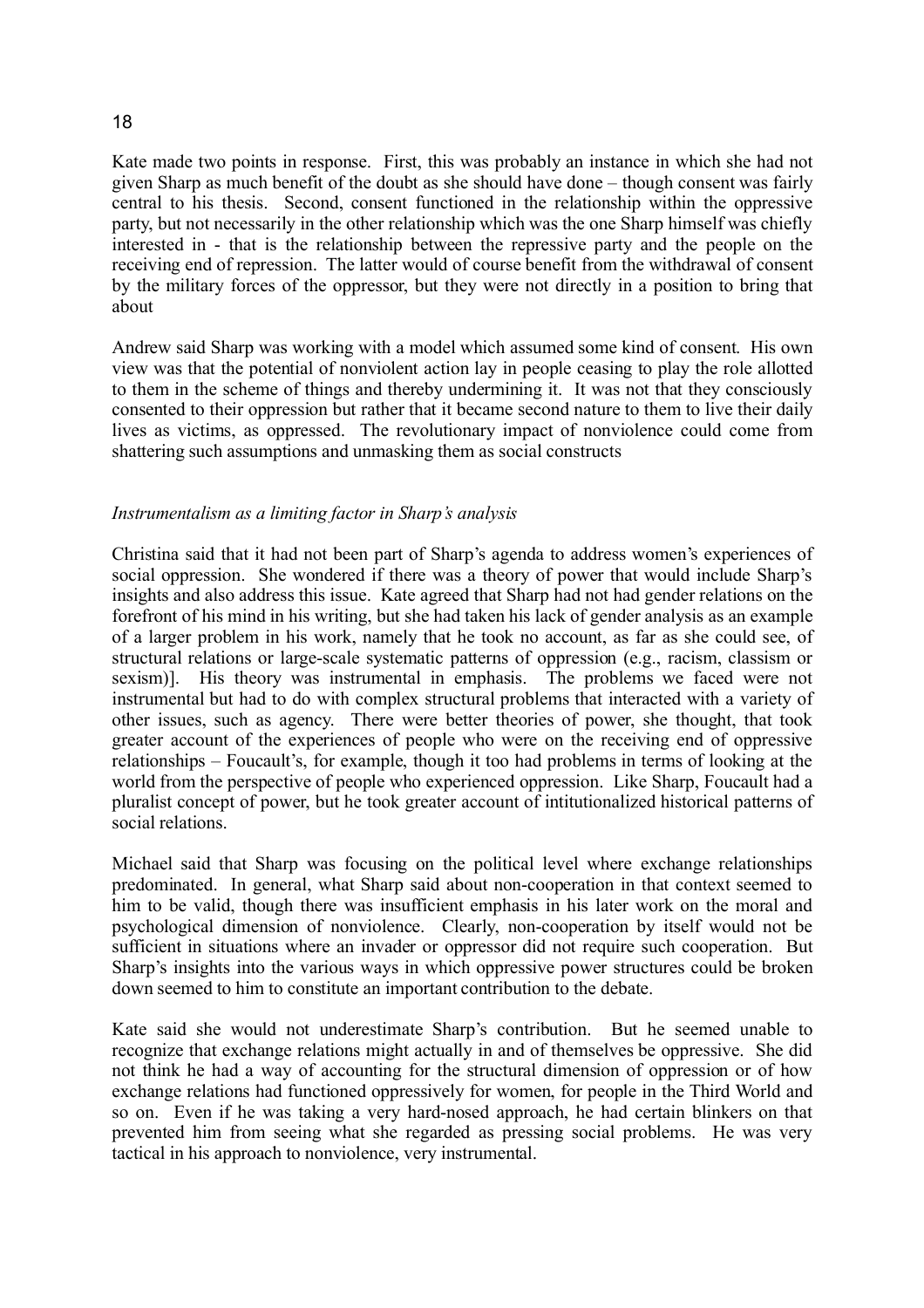Michael said that there had been a debate in the mid 1970s amongst the theorists of social defence between the 'instrumentalists' and the 'structuralists', with Sharp and Adam Roberts adopting the instrumentalist approach and others saying you had to look more at structures. Nevertheless Sharp's approach would allow for the insertion of a more structuralist analysis at certain points. Moreover, even if one took the position that all exchange type relationships were oppressive at some level, it was still the case that some political systems were far more oppressive than others. Non-cooperation and various forms of nonviolent action were a method of modifying the political systems in a positive direction. Kate said that in a monograph published in 1990, *The Role of Power in Nonviolent Struggle*, Sharp had opened up just a bit to structural issues.

#### *Essentialism, social patterning and ethical values*

Explaining her rejection of essentialism, Kate said she did not have a fixed perspective on the nature of human beings and did not believe that we had unchanging natural identities that we discovered or unveiled for ourselves - that there was a core there, a thing called human nature that we could identify. Essentialism meant that you posited an essential human nature. She would argue very strongly against that inherited idea. The interrogation of an essential human nature had earlier roots as part of a whole agency-structure debate, and more recently has been developed within the context of post-structuralism and post-modernism. However, one of the criticisms of dismissing the idea of an essential human nature was that it could give rise to relativity, a kind of infinite regress. There were also serious issues surrounding our ideas about human identity and its material conditions.

Walter said that Kate placed a great deal of stress - rightly in his view - on the part played by an ethic of care in women as opposed to an ethic of justice. He liked the phrase 'core essentialism', and thought it was right that many of the things which were claimed to be essential to men, or women or humanity turned out to be the product of cultural conditioning. But how far could you push that analysis? How far would Kate say that an ethic of care was a cultural product, and how far was it due to the fact that women actually have babies? Kate replied that she saw it as a cultural construct. The relationship of women to their bodies, particularly women as childbearers, was culturally conditioned. Women grew the foetus, carried it around and gave birth to it, but that in no way obligated them to take care of the child for example; the notion of that obligation was a social construct.

Walter asked if, in Kate's view, there was no stage in the early period of the child's development when the relationship to the mother was essential or primary. Kate said that that was certainly the assumption on which our society organised its social relations, but she did not think it was the way they needed to be organised. A whole part of why that seemed to be a natural thing was based on sexist social relations, including ideas linked to the social contract. Andrew, said that anthropological studies had shown the existence of a wide variety of childrearing patterns, thus undermining assumptions about what was 'natural'. Christina asked if the love a mother experienced for the child she had just given birth to was simply a matter of social construction. . Kate commented that desires and feelings could also be socially constructed. Motherhood was one way women were naturalised into particular secondary roles in society; it was a central social institution for keeping women in their place. At the same time, however, it accorded women some type of power, both in the home and in society at large. There were no givens. Nothing about who we were was simply given.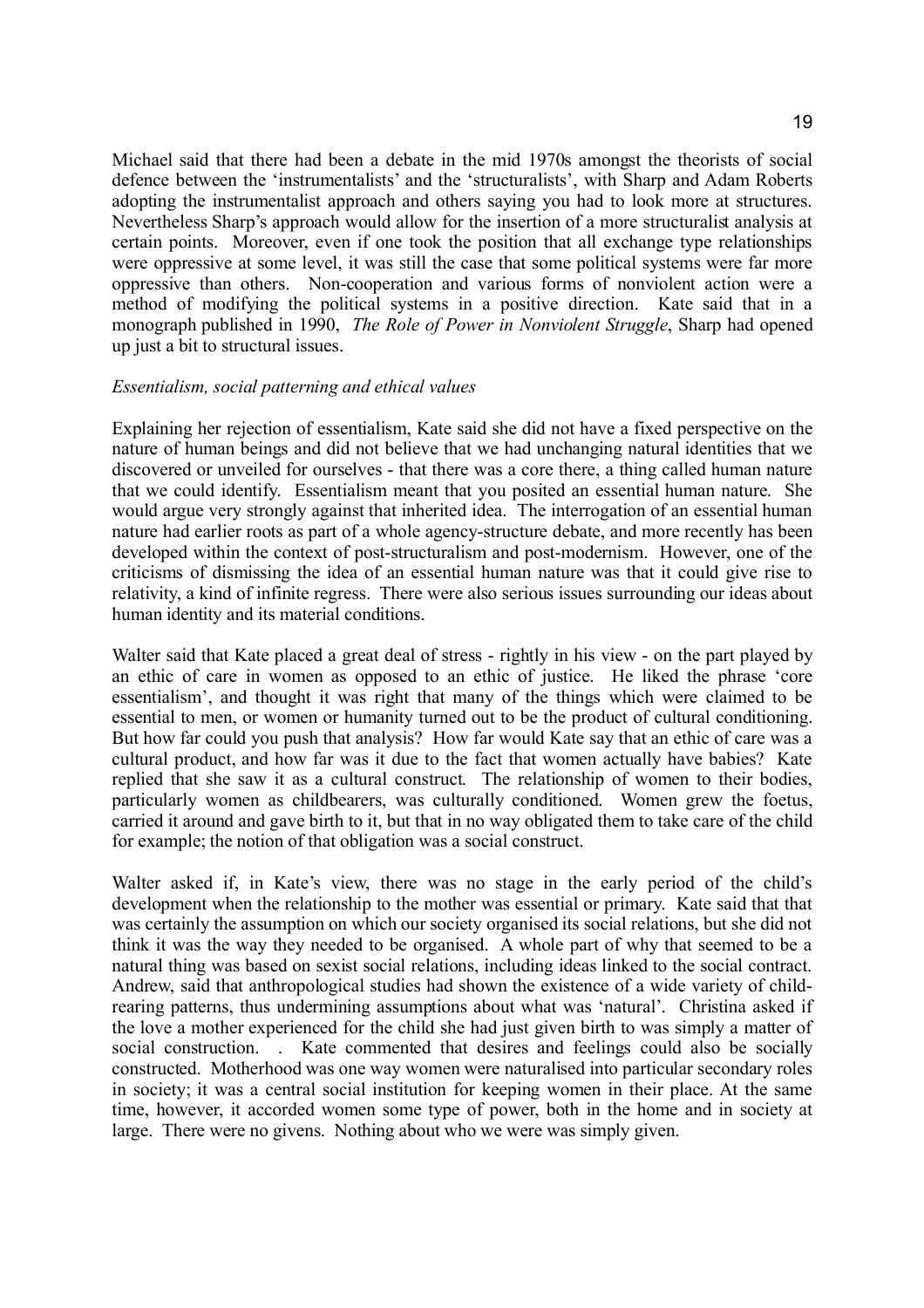Walter asked how then did Kate arrive at the concept of women's ethic of care. His impression was that Kate's basic argument was that Sharp failed to take account of the special nature of women's experience and that therefore there was an empirical failure in his analysis. How could you use this argument without having some concept of women's experience that was more than a culturally conditioned concept? She was placing the whole weight of her criticism of Sharp on this. In order to use a concept in that way, you had implicitly to claim for it some kind of validity which transcended its empirical manifestations in history. Kate said that though Carol Gilligan's work did have some essentialist tendencies to it, she herself was quite clear about the fact that she was looking at different patterns of socialisation, not different essential identities. Women were not natural caretakers; they had been socialised to be caretakers, whereas men had not. Walter suggested that Kate was claiming some kind of normative validity for this way of experiencing the world as against the male way of doing so. This implied some kind of comparable core, although it might be very difficult to define what was left when you had subtracted all the cultural conditions.

Kate said she did not think you could subtract the cultural factors and get down to a core. Certainly that was not what Gilligan's work was based on. Michael said he thought there was an implication in Kate's paper that there was something morally admirable about the ethic of care and that an ethic of justice didn't quite match up to that. Walter said the very use of the term patriarchy in the argument meant it was heavily loaded towards the ethic of care concept. One might, with great difficulty, describe what constituted a state of oppression in a way which did not carry an overt ethical charge, but actually all the time you would implicitly be making a claim to an objective judgement. Otherwise what were you doing? What would be the purpose of pointing out that a state of affairs was oppressive? It was oppressive - so what? It was a state of affairs like many others.

Kate said she thought that these were some of the issues we had still to negotiate our way through in terms of looking at things contextually and as social constructions. Judgement, for example, did become problematic when you had removed any foundation or standards for criticism, but she did not think we could settle for remaining within the framework inherited from the Enlightenment. Some people were struggling with a great deal of difficulty to move beyond that dichotomous way of looking at our world. In using Gilligan's work in her critique of Sharp she wasn't positing some kind of essentialism. She might not have protected herself well against that charge, but her intent was to look at patterns of socialisation. Within social relations, we could see different gendered patterns. Some of them were harmful and some of them weren't. But you could look at those things without necessarily incorporating an objective or neutral position. She believed that some mix of an ethic of care and an ethic of justice was useful. It wasn't a matter of choosing one or the other. But she was clear which one was dominant, and which one had been excluded and silenced on sexist grounds. Making that voice heard was very important, though she would see it from the point of view of social construction.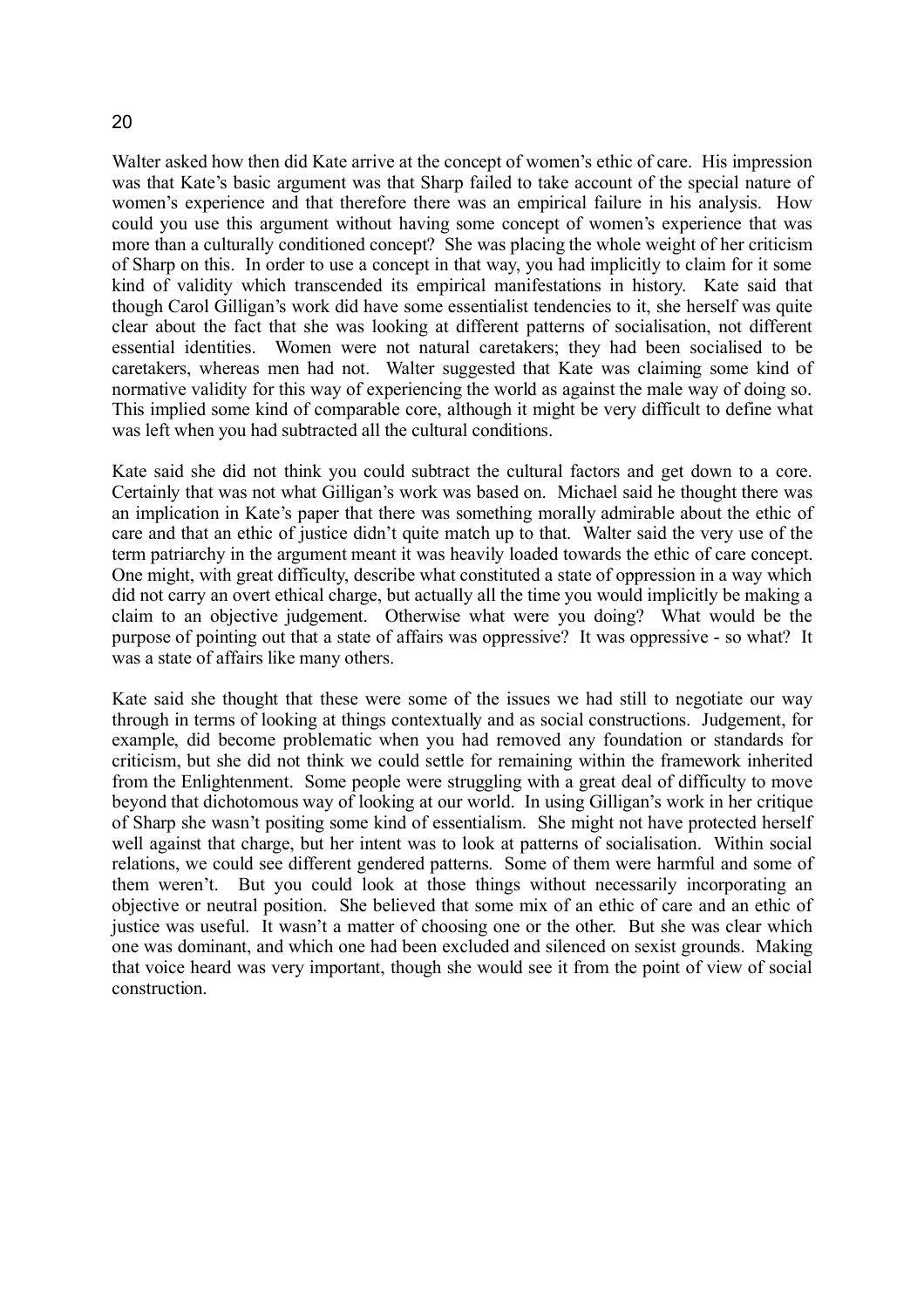<sup>1</sup> For a valuable definition of patriarchy that also includes an understanding of its contested and non-universal character, see Adrienne Rich, *Of Woman Born* (New York: W. W. Norton, 1976). Also, for a useful discussion of the ways in which patriarchy interacts and changes over time with other systems of oppression, see Sylvia Walby, *Theorizing Patriarchy* (Oxford: Basil Blackwell, 1990).

<span id="page-20-1"></span><span id="page-20-0"></span><sup>2</sup> 'A feminist perspective recognizes that just over half of humanity is female; that human experience must be considered on the basis of that proportion. Moreover, throughout human history life chances, life choices, and life experience have differed in many important respects for women and men [as well as among women and among men]. A feminist perspective recognizes gender as a category of fundamental significance, and the consequences of gender in historical settings as a focal issue. A feminist methodology would examine the world from the perspective of women ... [I]t is not enough to include women in the account, it is necessary to look out through women's eyes. For me, a feminist methodology presupposes that lived experience must be the basis for analysis and theory, which should not be stripped from the real life context in which they have arisen. The personal and the political are not only linked, but they are interdependent' (Roberts, 1984, p.196

<span id="page-20-2"></span><sup>3</sup> For example, see Jean Bethke Elshtain and Sheila Tobias, eds, *Women, Militarism, and War* (Maryland: Rowman and Littlefield, 1990); Adrienne Harris and Ynestra King, eds, *Rocking the Ship of State*: *Towards a Feminist Peace Politics* (Boulder, CO: Westview Press, 1989); Berenice Carroll, 'Feminism and Pacifism: Historical and Theoretical Connections', in Ruth Roach Pierson, ed., Women and Peace (London: Croom Helm, 1987), Christine Sylvester, 'Some Dangers in Merging Feminist and Peace Projects' in *Alternatives*, October 1987; Barbara Roberts, 'The Death of Machothink: Feminist Research and the Transformation of Peace Studies', *Women's Studies International Forum*, vol. 7, no. 4,1984; and Pam McAllister, ed., *Reweaving the Web of Life* (Philadelphia: New Society Publishers, 1982).

<sup>4</sup> Sharp cites Hillenbrand, Spitz and deterrence or balance of power theories as evidence of the widespread acceptance of this traditional view of power as monolithic (Sharp, 1973, p. 33).

<span id="page-20-3"></span><sup>5</sup> Sharp distinguishes between 'free' and 'forced' consent (though the latter seems like a contradiction in terms). Free consent is active support for or passive submission to a government. Forced consent is a subject's submission based on fear of sanctions if he or she does not cooperate. Nonetheless, Sharp insists that even forced consent represents a choice: '. . . that it is better to submit and avoid the penalties than to defy and incur suffering' (Sharp, 1980, p. 172). Beyond this, Sharp does not develop the idea that consent may be mitigated by circumstances. Obedience always represents a choice.

<span id="page-20-4"></span> $6$  For Sharp, 'ruler' refers to those in control of power structures, such as beads of state, etc. 'Subjects' refers to a ruler's agents and helpers and the general population. Though he retains the terminology of the ruler-subject dichotomy associated with monolithic power theories, Sharp has redefined the term 'subject'.

<span id="page-20-6"></span><span id="page-20-5"></span> $<sup>7</sup>$  Throughout my analysis I make liberal use of the terms 'women' and 'men' as apparently unified categories.</sup> This requires an explanation. Admittedly, using either of these categories analytically is to take a somewhat abstract approach that bears a difficult resemblance to reality. After all, these categories are comprised of individuals who are extraordinarily diverse and whose experiences differ widely. However, these categories have been constructed in relation to each other, as well as within and by a system of domination of one (men) over the other (women). For this reason, it is valuable to consider what it means to belong to one or the other of these categories. Hence my emphasis on the similarities of women or the similarities of men, and the differences between these two categories relative to Sharp's theory of power. I wish to make it very clear that by using these categories analytically, I am not suggesting that all women (or all men) experience patriarchy in the same way. This is not the case.

<sup>8</sup> See Summy, 1983, p. 39 for a similar discussion.

<span id="page-20-8"></span><span id="page-20-7"></span><sup>9</sup> Guillaumin coins the word 'sexage' to represent the type of relations between the sex classes in the modern domestic economy. Sexage is intended to signify what 'slavery' or 'serfdom' mean to the feudal economy